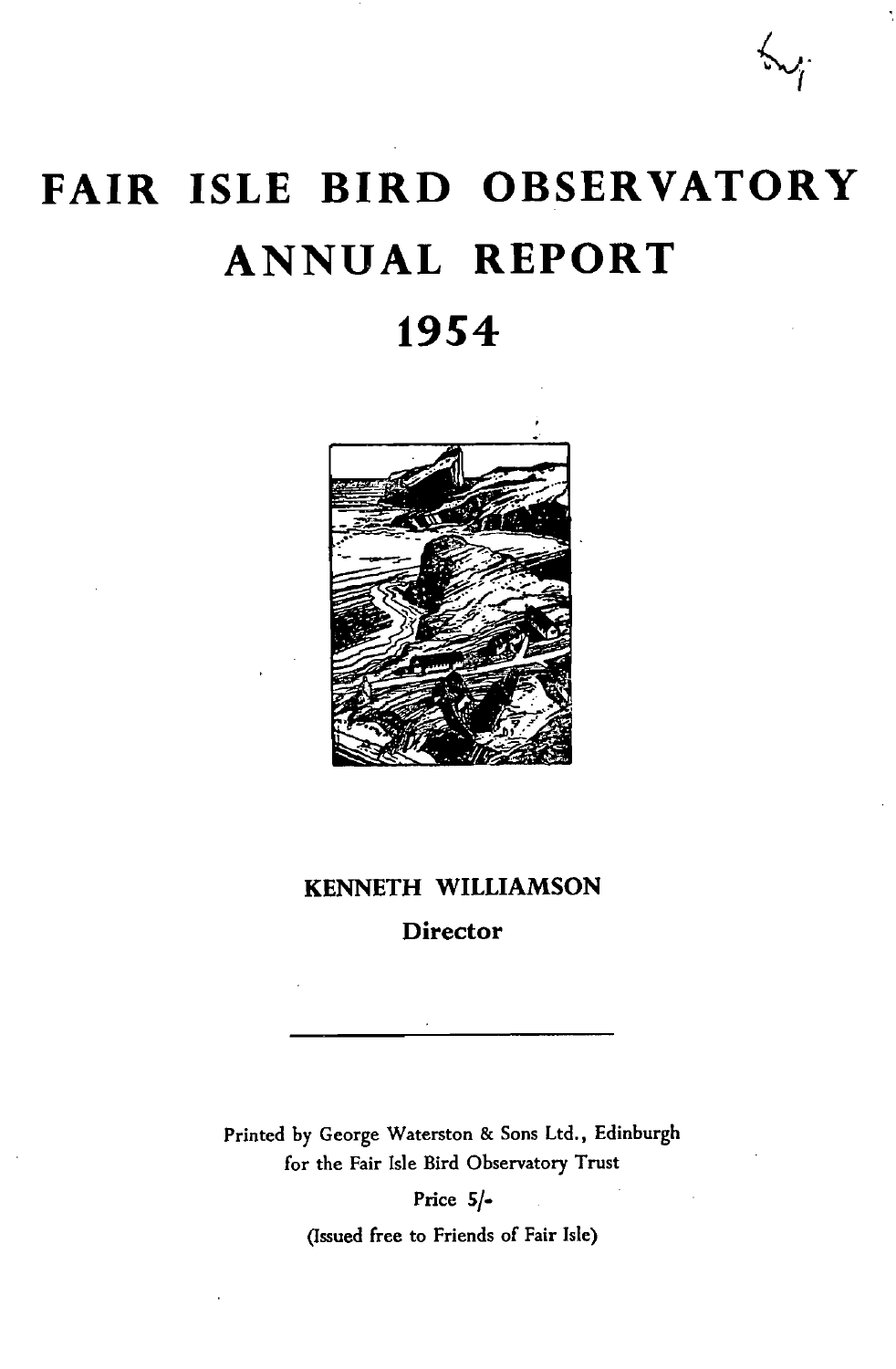# **FAIR ISLE BIRD OBSERVATORY TRUST**

#### *Trustees:*

Dr. JAMES W. CAMPBELL \*Dr. JOHN BERRY \*Mr A. G. S. BRYSON The MARQUESS OF BUTE Dr. F. FRASER DARLING Mr JAMES FISHER \*Col. W. M. LOGAN HOME Cmdr. G. HUGHES-ONSLOW, R.N. (Retd.) Mr G. THEO KAY

!

Sir NORMAN B. KINNEAR Sir JOHN STIRLING MAXWELL \*Professor M. F. M. MEIKLE]OHN Col. R. MEINERTZHAGEN Mr E. M. NICHOLSON Professor JAMES RITCHIE Mr PETER SCOTT Dr. A. C. STEPHEN Sir LANDSBOROUGH THoMsoN Professor V. C. WYNNE-EDWARDS

#### *Chairman:-ARTHuR* B. DUNCAN.

*Hon. Secretary:-GEORGE* WATERSTON, 5 Charlotte Square, Edinburgh, 2.

Hon. Treasurer:-IAN PITMAN, 48 Castle Street, Edinburgh, 2.

*Director* :-KENNETH WILLIAMSON.

*April to October-Fair* Isle Bird Observatory, by Lerwick, Shetland. *November to March-17* India Street, Edinburgh, 3.

\* Member of Executive Committee.

*Solicitors:-J.* & F. ANDERSON, W.S., 48 Castle Street, Edinburgh, 2. *Auditors:-LINDSAY,* JAMIESON & HALDANE, C.A., St. Andrew Square, Edinburgh, 2.

*Bankers:-UNION* BANK OF SCOTLAND LTD., 64 George Street, Edinburgh, 2.

**Annual Subscription** (" Friend of Fair Isle") ...... **One Guinea.** 

Please support by Donation or Legacy

#### **The Fair Isle Bird Observatory Endowment Fund**

With the generous help of the Pilgrim Trust; the Observatory Trustees have established an Endowment Fund for Ornithology and Bird Preservation in Scotland. The objects are :- To establish the Fair Isle Bird Observatory on a permanent financial basis; to extend Fair Isle research methods to other stations in Scotland; and, finally, to develop Bird Sanctuaries and Bird Preservation in general.

Capital subscribed to the fund will be held as a permanent Endowment Fund by the Trustees and cannot be spent. Income from the Fund will be carefully used by the Bird Observatory Executive Committee in keeping with the above objects.

Write to the Hon. Secretary for particulars.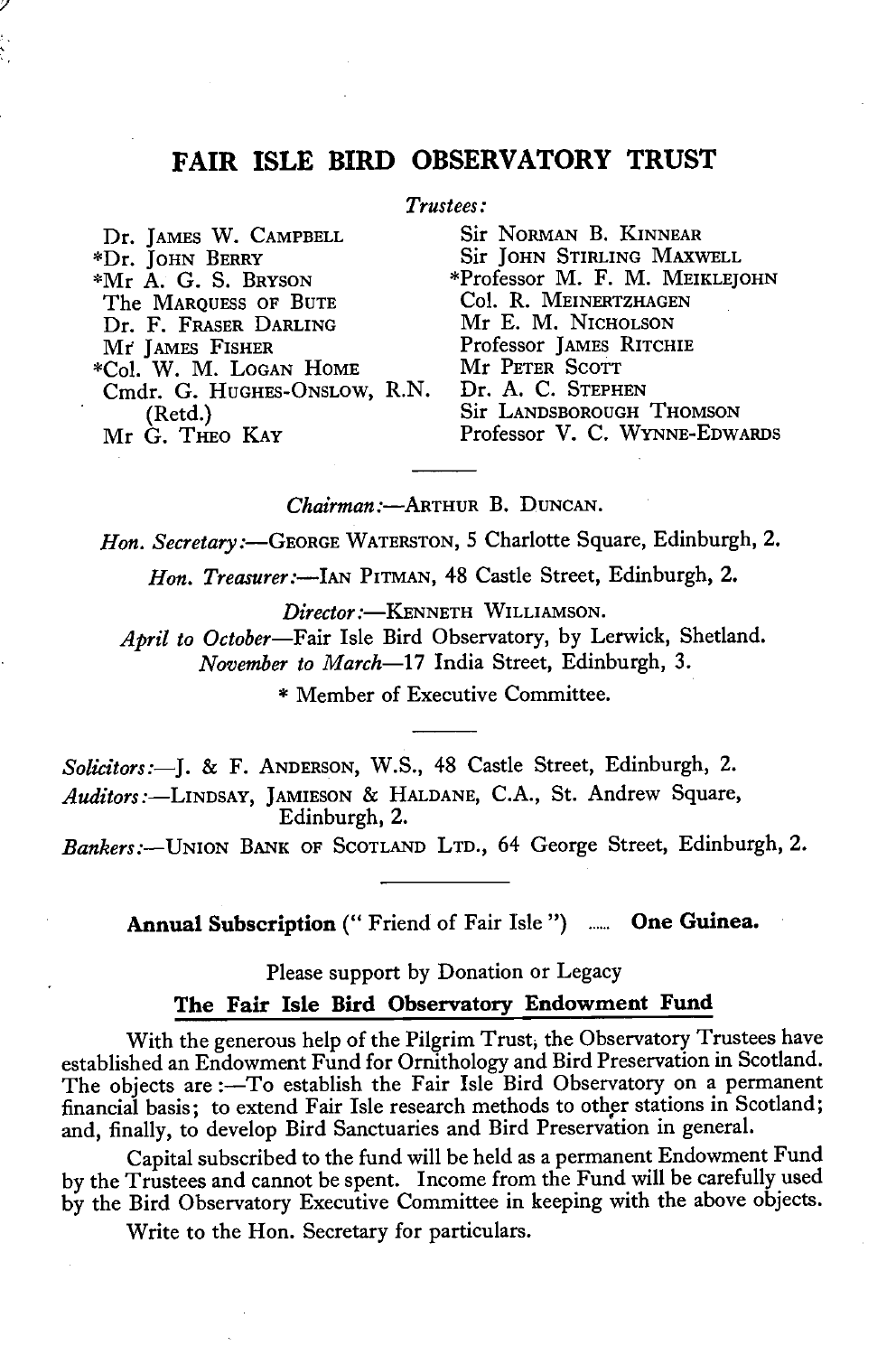#### FOREWORD

The delayed publication of this year's annual report, for which I apologise, is due not so much to those familiar and doubtless occasionally valid reasons that are so frequently given for tardiness as to a deliberate holding up of the report to coincide with a fresh drive for funds to enable our work on Fair Isle to be secured firmly for the future and to allow of its expansion elsewhere.

The year on Fair Isle has been a most eventful one. The island is now safe for ever in the hands of The National Trust for Scotland. On 'the scientific side, the work at the Observatory has once more yielded memorable results and confirms our belief that the dividend of knowledge yielded by the work is<br>cumulative. The Director's exposition of the t The Director's exposition of the theory of drift has nearly reached the last of the three phases through which fresh ideas are in the habit of passing. The first phase is marked by sheer The first phase is marked by sheer incredulity, the second by doubts as to its possibility. while in the third phase the critic's attitude may be summed up as "Why all this fuss? We knew that all the *timel"* 

On the island itself the firm establishment of the Observatory seems now to have made it far more unlikely that Fair Isle will share the fate of so many of our Scottish islands and become deserted and forlorn.

Whatever light "drift" throws on migrational affairs, it is certainly a fatal policy in financial matters, therefore I hope that all who receive this. report will turn to the Treasurer's statement, read it with care, ponder over it, and act on it in such a way that we may be assured that our work both on the island and else-where in Scotland may not only be maintained but extended.

ARTHUR B. DUNCAN.

Chairman.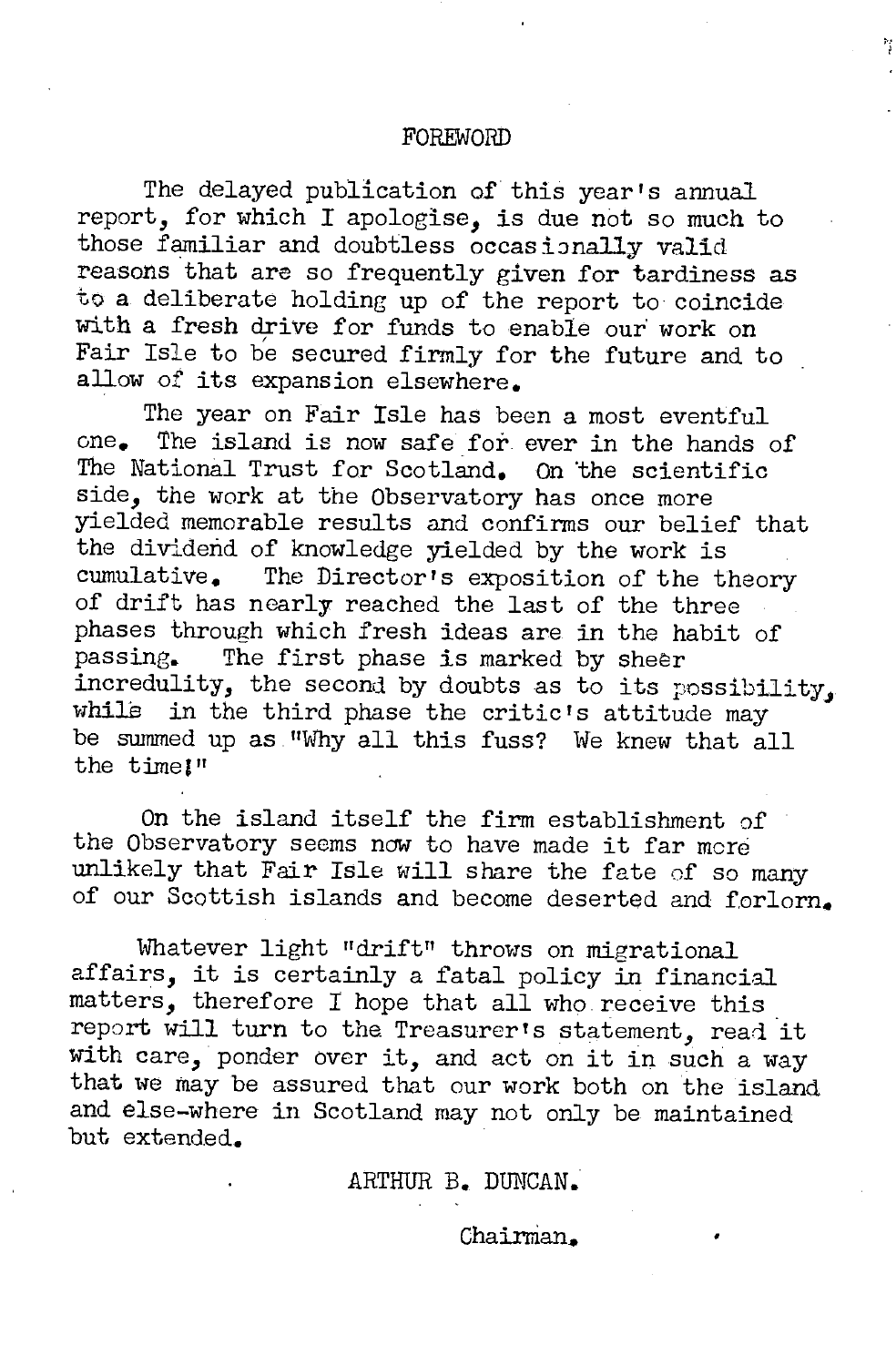# FAIR ISLE BIRD OBSERVATORY TRUST

## ANNUAL REPORT OF THE DIRECTOR 19S4

#### General

Once again we were at Fair Isle from the beginning of May until mid-November, and were visited by more gales and more students than in any previous season. total of "student-weeks" was 158, and although the *average* during the *five* weeks of the spring migration was rather low, the hostel was full for most of the autumn migration, from mid-July to the end of September. Two Trustees, Mr. George Waterston and Colonel W. Logan Home, made visits, and visitors from abroad included two American ladies and 5 U.S. Air Force personnel, as well as bird-watchers on *leave* from Africa and India.

Teams from the British Broadcasting Corporation stayed during July and several broadcasts, including two full-length documentaries, resulted. The first, describing the work of the Bird Observatory, was scripted by Gavin Catto and produced by Miss Elizabeth<br>Adair in the Home Service on Sentember 5th. The Adair in the Home Service on September 5th. second, dealing with the story of the island, its folk-lore and present-day conditions and problems, was produced by Archie P. Lee from a script by Jerry Eunson, - a Fair Islander now "exiled" in Glasgow, and was on the air in the same service on November 19th. Miss Adair also took the opportunity of pre-recording an "In the Country" discussion on the cliff-top of the South Haven," with *Gavin* Catto as Chairman and James A. Stout. Tom Henderson, George Waterston and the Director as speakers, and the local gulls and Oyster-catchers supplying the incidental music! A short programme based on the material collected at Fair Isle was also broadcast in the Children's Hour, and Archie P. Lee's "Utra  $Jerry^n$ , - which might be called a sound-portrait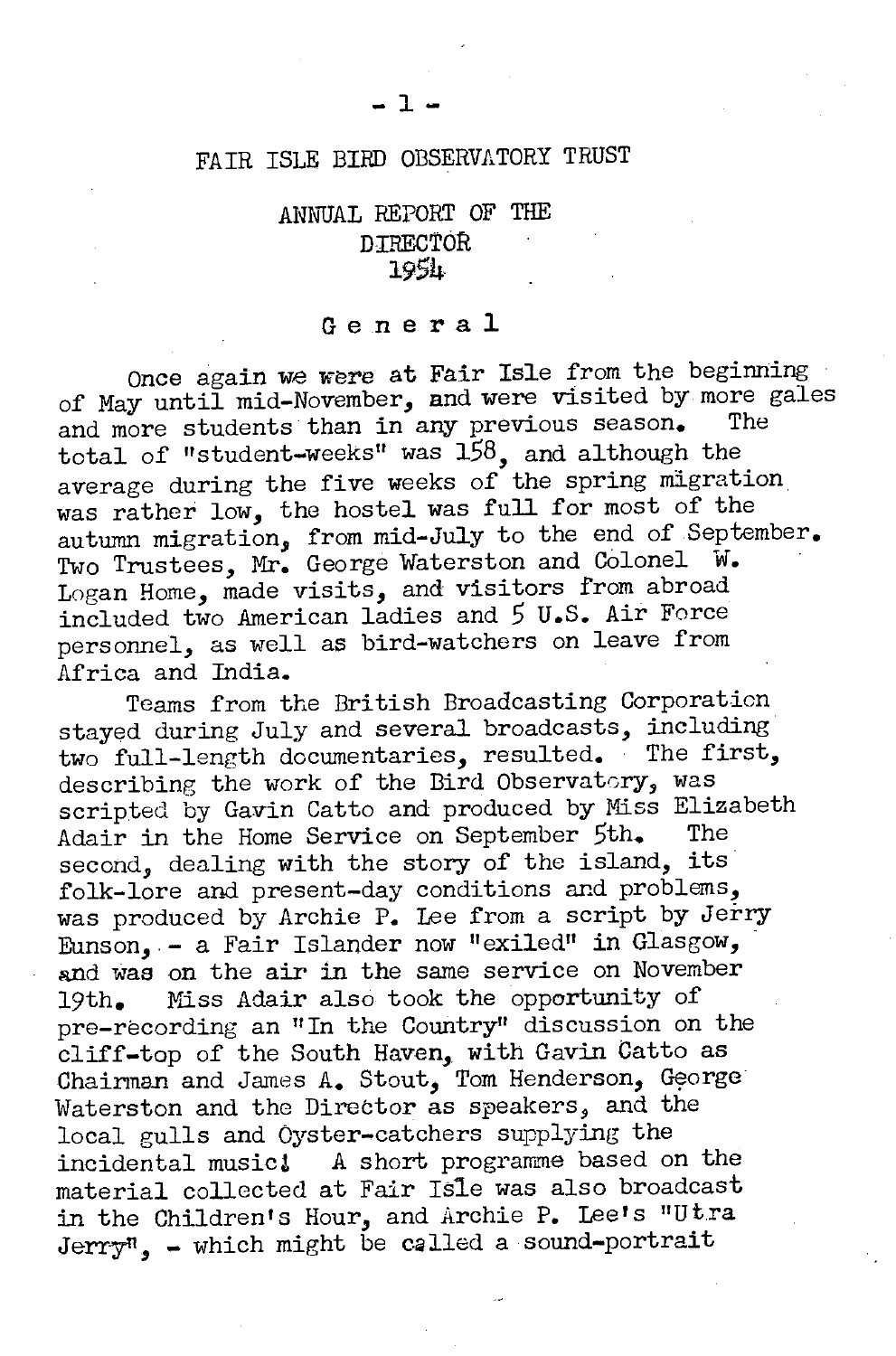of a busy islander, - has already had two performances. The fortnight July 14th-28th was certainly a busy one for all concerned, but islanders and visitors enjoyed every minute of it.

The special programme on the Bird Observatory and its work was nicely timed to coincide with the important announcements that the Pilgrim Trustees had made a very generous grant to the Bird Observatory to assist in establishing an Endowment Fund, and that the island itself had been handed over by Mr. Waterston to the National Trust for Scotland, this having been made possible by a further grant from the Dulverton Trust. A special note concerning these matters and their significance for the island and ourselves appears elsewhere in this report. Also synchronized with these announcements was the appearance of a "rara avis" not previously on the Fair Isle list, - a "Sunday Express" helicopter which dropped in with George Waterston, making his second visit of the season in the smoothest and swiftest crossing on record. The helicopter flew to Sumburgh Airport and "roosted" there overnight, but returned next morning and made facile landings beside the Observatory huts and among the crofts before departing for Wick.

In the late autumn a "picture Post" writer and photographer visited the Observatory and a short article by Kenneth Allsop appeared in that magazine<br>on November 27th. So by and large, 1954 was a most So by and large, 1954 was a most successful year from the publicity point of view.

Once more we had the services of Misses Willa and Mary Wishart, joined at' exceptionally busy periods by their sister Mima. and are grateful for their loyalty and hard work in helping to maintain the high standard of comfort we like to offer our visitors. General duties were efficiently carries General duties were efficiently carried out as usual by Mr. William S. Euncon, and although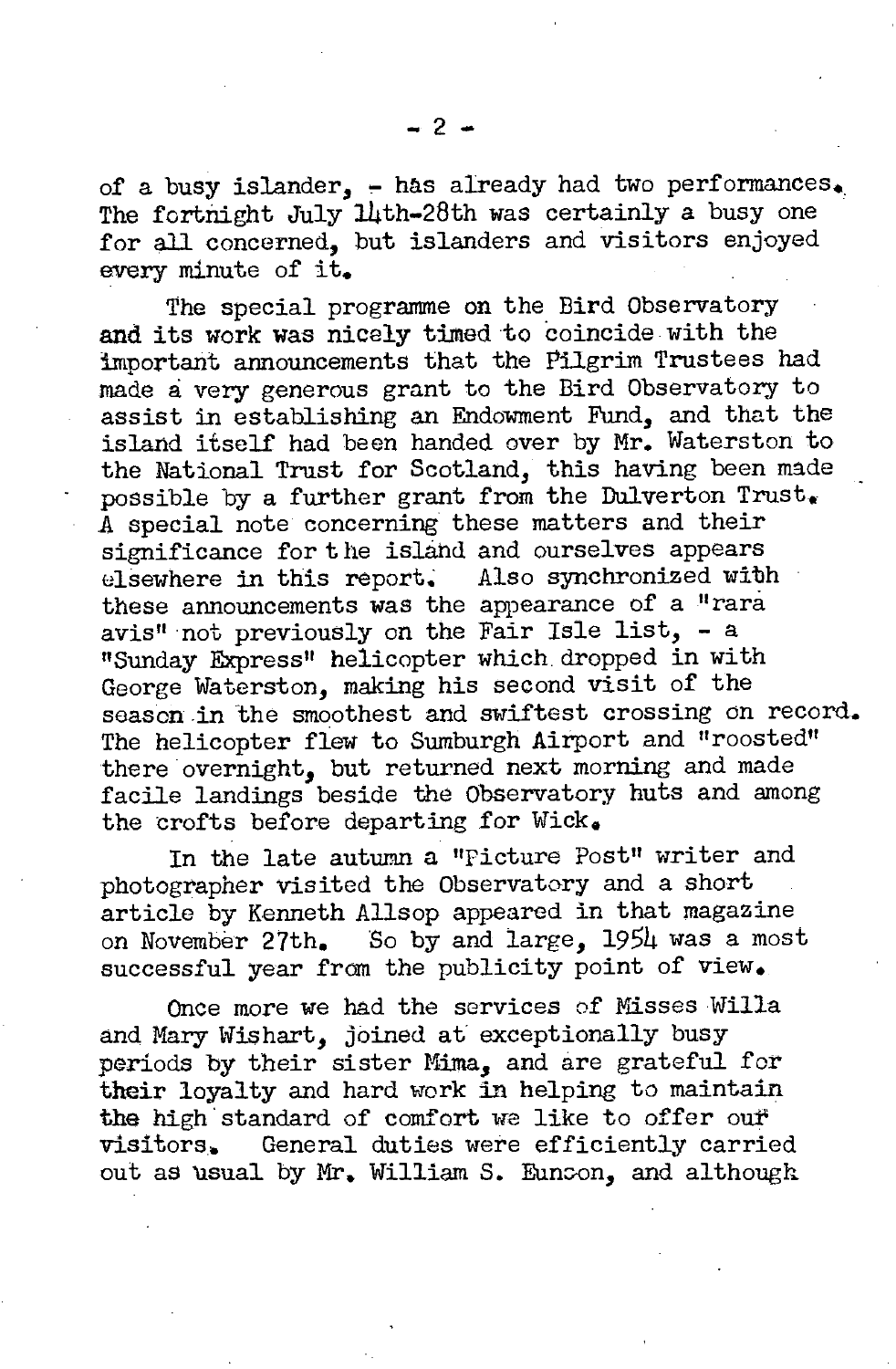this year he did not catch a Grey-cheeked Thrush as he went about his daily chores his services were no less valuable on that account. The lighting plant was overhauled by the G.P.O~ Engineers in the spring and tended thereafter by **Mr.** Jerome Stout. Although not officially "on the strength" during the year, Messrs. James A. Stout and James Wilson and other islanders kept us well posted with observations and assisted our work in other ways. We are grateful to all the island families for their kind co-operation ahd permission to wander at will in search of birds on their land. We thank Mrs. A. W. Thom once more for her voluntary secretarial work, particularly in the winter at our Edinburgh headquarters, and Dr. A.C. Stephen of the Royal'Scottish Museum for the loan of a collection of bird-skins for taxonomic work.

It is no exaggeration to say that the first winter's successful operation of the power-winch at the North Haven,  $-$  part of the cost of which was met by the islanders and by donations from  $Friends$ , - and the strengthening of the slipway in the early summer, have been responsible for a tremendous uplifting of island morale. We are all looking forward to the day (and hope it will not be far distant) when a new pier at the North Haven will give the island a good, safe harbour in any weather; and there is already talk in the wheelhouse of "The Good Shepherd" of fitting a new and faster engine which will reduce the crossing of the Sumburgh Roost by half-an-hour. The new spirit shows itself to advantage in the "Coronation Hall" on those evenings, - now a regular feature of Fair Isle's summer life, - when islanders and visitors gather together for social occasions as guests of the hostel staff.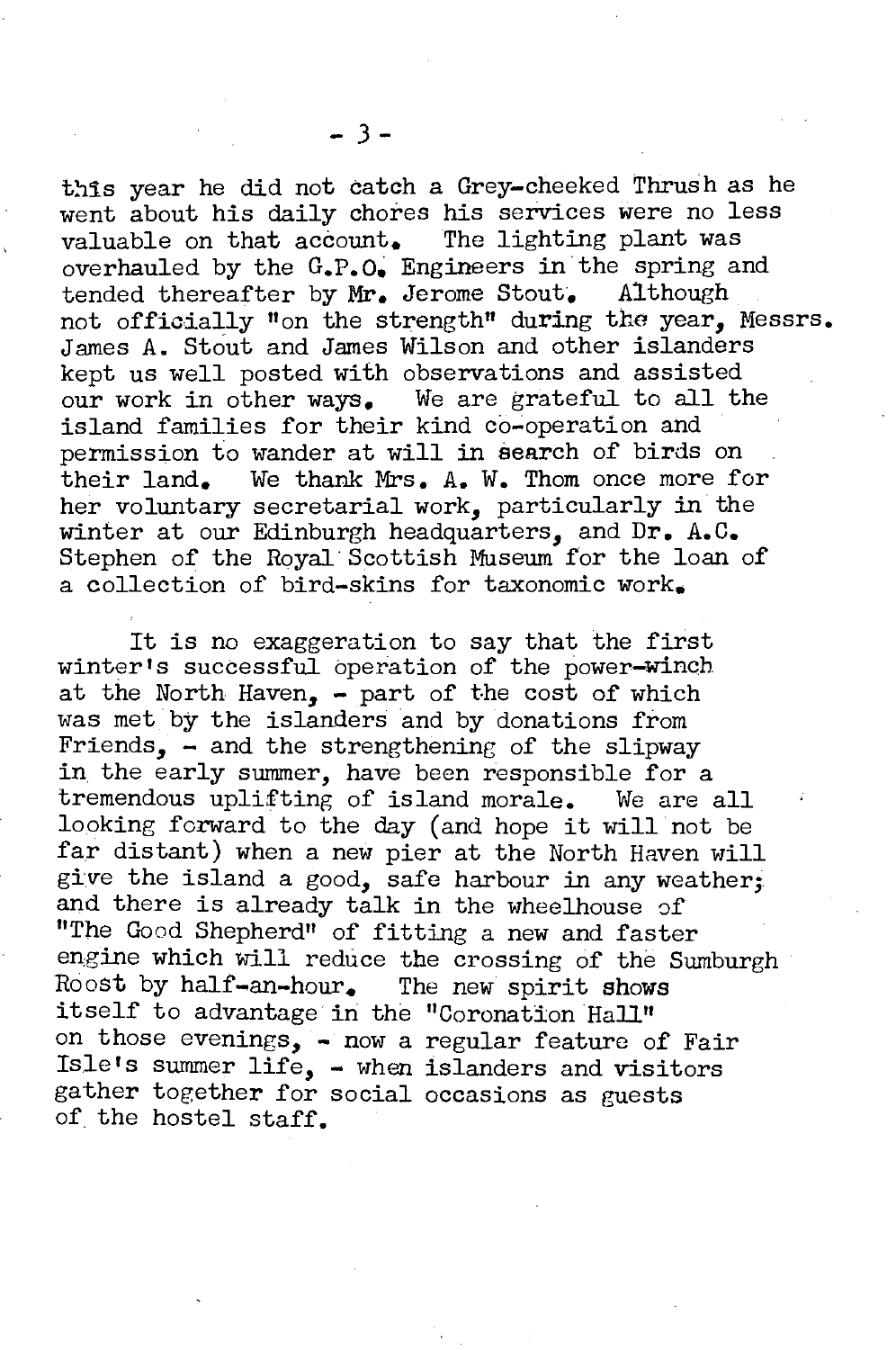#### Bird Migration

In 1954, as in previous years, the main emphasis o£ our studies was on the correlation between migration and its meteorological environment. The conclusions we have published as a result of work in this field are gaining a wider acceptance, not only in this country<br>but also abroad. These conclusions were summarised These conclusions were summarised in a paper entitled "Migrational Drift" which was read for the Director by one of the Trustees, Mr. James Fisher, at the Xlth International Ornithological Congress at Basle, Switzerland, in May. The Director has also taken part in several broadcast Discussions on the subject of bird-migration.

The spring migration of 1954 was analysed in Bulletin No.  $\mu$  and the autumn movements are dealt with in Nos. 5-7. There was no outstanding feature about the spring season, apart from the occurrence of rarities Such as Goldfinch (May 11th-13th), Red-throated Pipit (May 8th-11th) and Icterine Warbler (May 30th), but the autumn migration was memorable on several counts. Early on there were unusually heavy passages of Willow Warbler and White Wagtail, to say nothing of Barred Warbler. of which we trapped 8 out of 16 seen. More species of a north-eastern origin reached Fair Isle than in any previous autumn, and two visitors from this quarter were .<br>birds new to the British List. Young Yellow-headed Wagtails (Motacilla citreola) were trapped on September 20th and October 1st, and at the time of the latter occurrence a  $Q$  Baikal Teal (Anas formosa) was at the isle. Other birds, which probably had a similar origin were a number of Scarlet Grosbeaks, three Eastern Lesser Whitethroats, two Eversmann's Warblers, a Yellow-browed Warbler, two Eastern Short-toed Larks and two Little Buntings.

The Merlin migration was studied once again and is reported in Bulletin No: 6 as in previous years. the main passage came from Iceland, but 5 Continental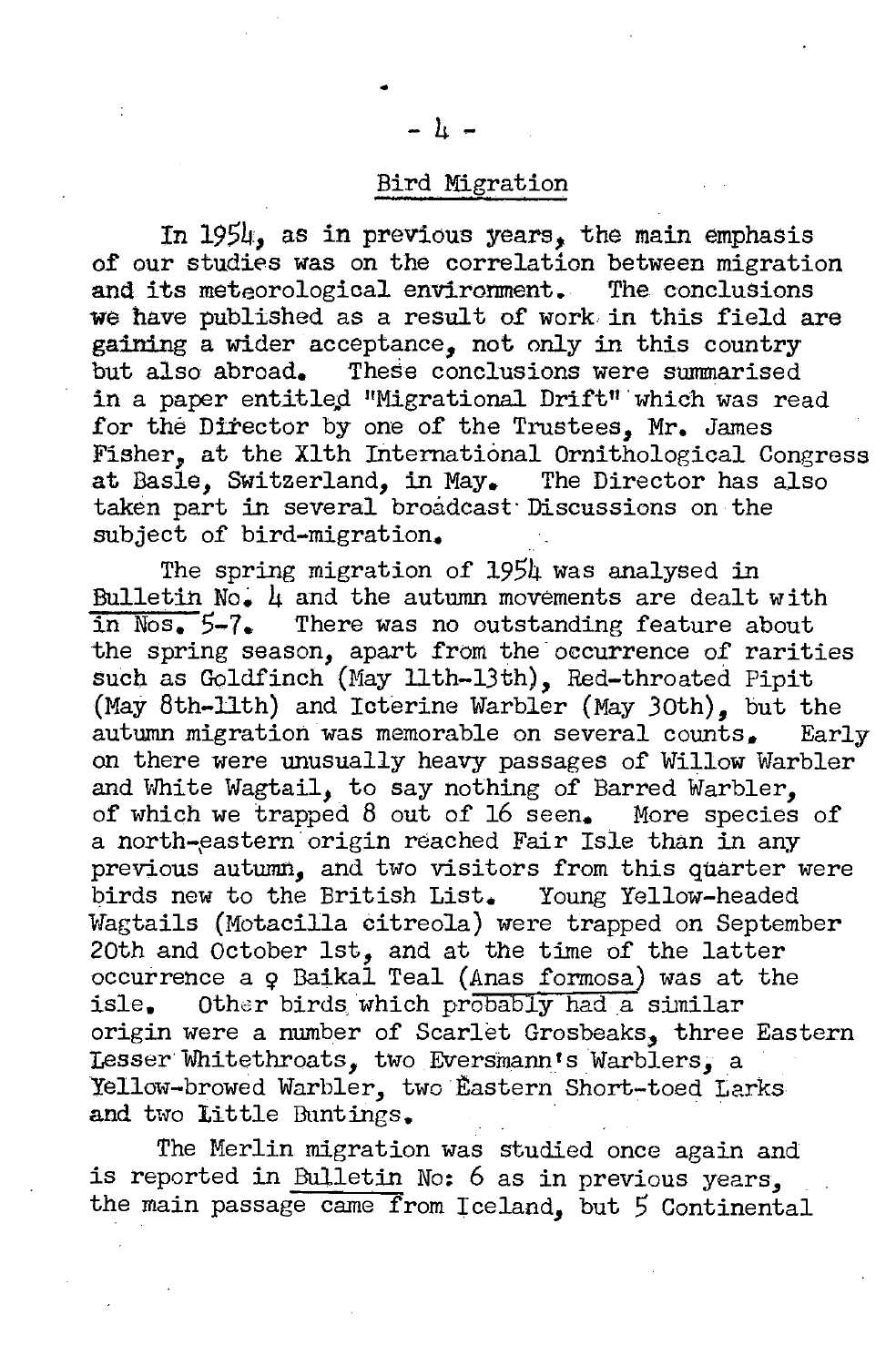birds were recognised in 1954 and two of these have since been recovered, one in France. In contrast with the autumn of 1953 the Lapland Bunting passage was exceedingly poor, but Greenland Redpolls were above their usual strength.

For the first time in an autumn season the various Redwing, and to a less extent Blackbird, influxes in October and November were well segregated, and it may be possible to use the weight-records of trapped samples to advantage in analysing the nature of the several movements. A paper on the Redwing passage-migration is in preparation.

# Trapping and Ringing

We suffered a severe blow in the late autumn when a violent gale completely wrecked the Double Dyke Trap. Since its completion in autumn of 1951 this trap, specially designed to catch birds as they moved along the dry-stone dyke at Vatstrass, had been of the utmost value to our migration studies. It has taken us a long way in our research into the local and passage Wheatear populations, and it was primarily due to captures there that we were 'able to elucidate the pattern of Merlin migration. Unless we can quickly replace this invaluable trap we shall have some 500 fewer birds through the laboratory in 1955.

The Gully Trap remains sound, but others are now showing the effects of several seasons exposure to winter gales. Vaadal has suffered badly and it is proposed to rebuild this trap, with a larger and more efficient funnel, some 30 yards downstream: the site is an excellent one, and the proposed new structure should greatly increase our catches here. Considerable planting of trees was done in a small protected enclosure at the mouth of the glen in May, by Mr. R.K. Martin.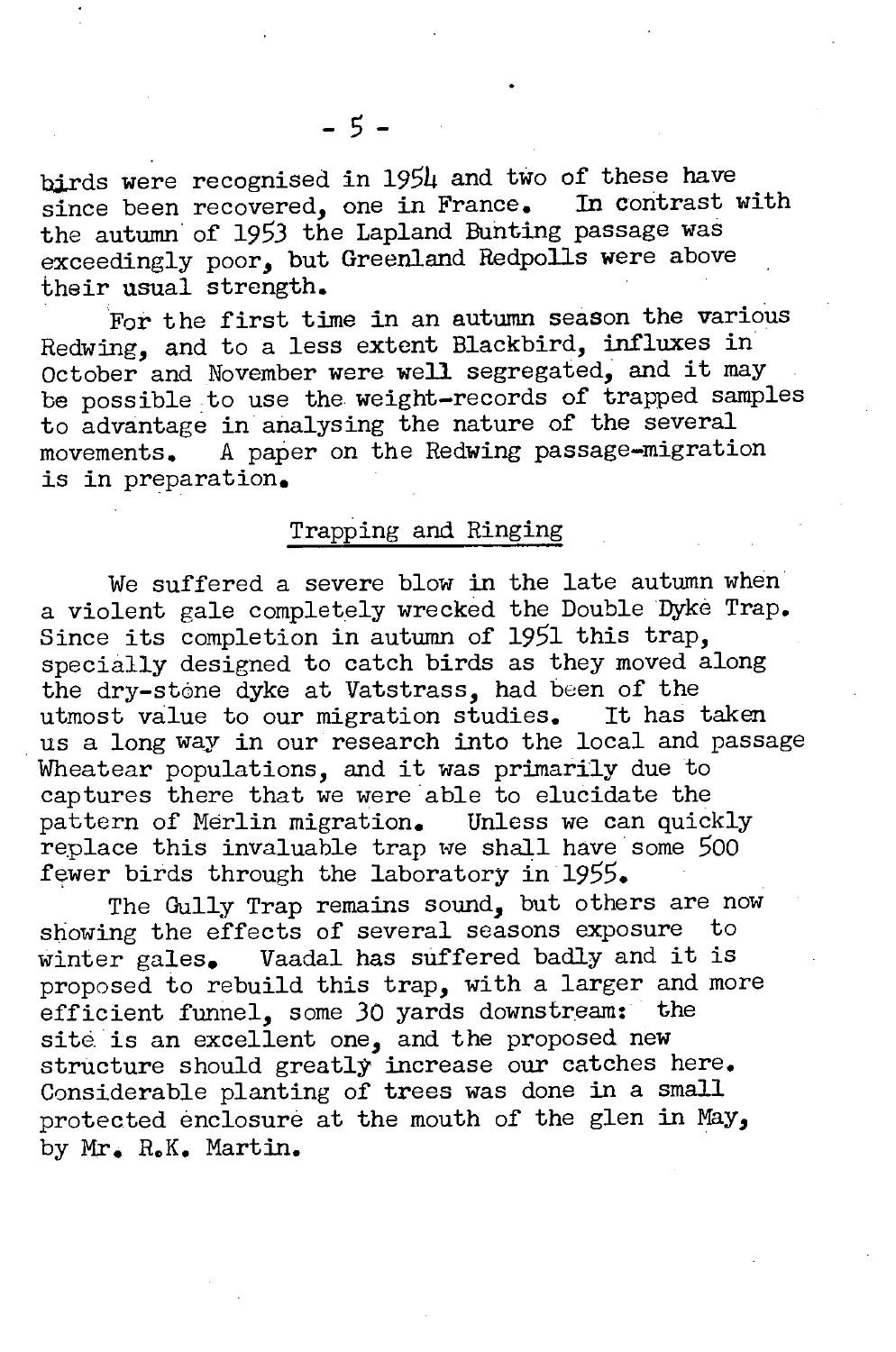We made much use of small traps on the Heligoland pattern, some of a temporary nature, others of a more permanent pattern. The former enabled us to get a record catch of Meadow and Rock Pipits during July and August, when these birds were most needed to assist Mr. Corbet with his research on the Ornithomyia flat-fly infestation. The latter, three in number, were put up specially for Blackbird-trapping in the autumn, and occupied positions over the deep, dry ditch between the main road and the Gilsetter field dyke. view of their success in late October and November we have decided to give them a full season's trial with other migrants in 1955.

The season's ringing total, 2,367 birds of 75 species, was above the average. Top scorers as usual were Blackbird (358) and Wheatear (354). For the second year in succession over 100 Redwings were ringed, one fifth of them belonging to the Iceland. race, and we had a record "bag" of 33 in one day, on october 8th. As mentioned above, we ringed a greater number of the two breeding pipits than in any previous season, 247 Rock and 216 Meadow, and of course had numerous recaptures of these and other resident birds. Of the 16 Merlins trapped in 1955, 11 were Icelan.lic. We ringed 96 Arctic Skuas. Novelties included 2 Green Sandpipers, a "blue" Fulmar caught in the Faeroese "fleyg". 6 adult Oyster-catchers taken on their nests in a giant "Potter" trap, a young Whooper Swan caught in the Gully, and a  $\varphi$  Goldeneye which walked into the hostel kitchen on a wild October morning. Rarities and sub-rarities included 8 Barred Warblers, 4 Greenland Redpolls, 3 Eastern Lesser Whitethroats, 2 each of Bluethroat, Icterine Warbler and Yellow-headed Wagtail, and single Eversmann's and Yellow-browed Warblers.

Ringing recoveries have been or will be published in the Bulletins. ' Those reported in 1954 include several Blackbirds, 2 Song-thrushes and a Redwing, Meadow Pipits from Gadiz and Casablanca, Oyster-catchers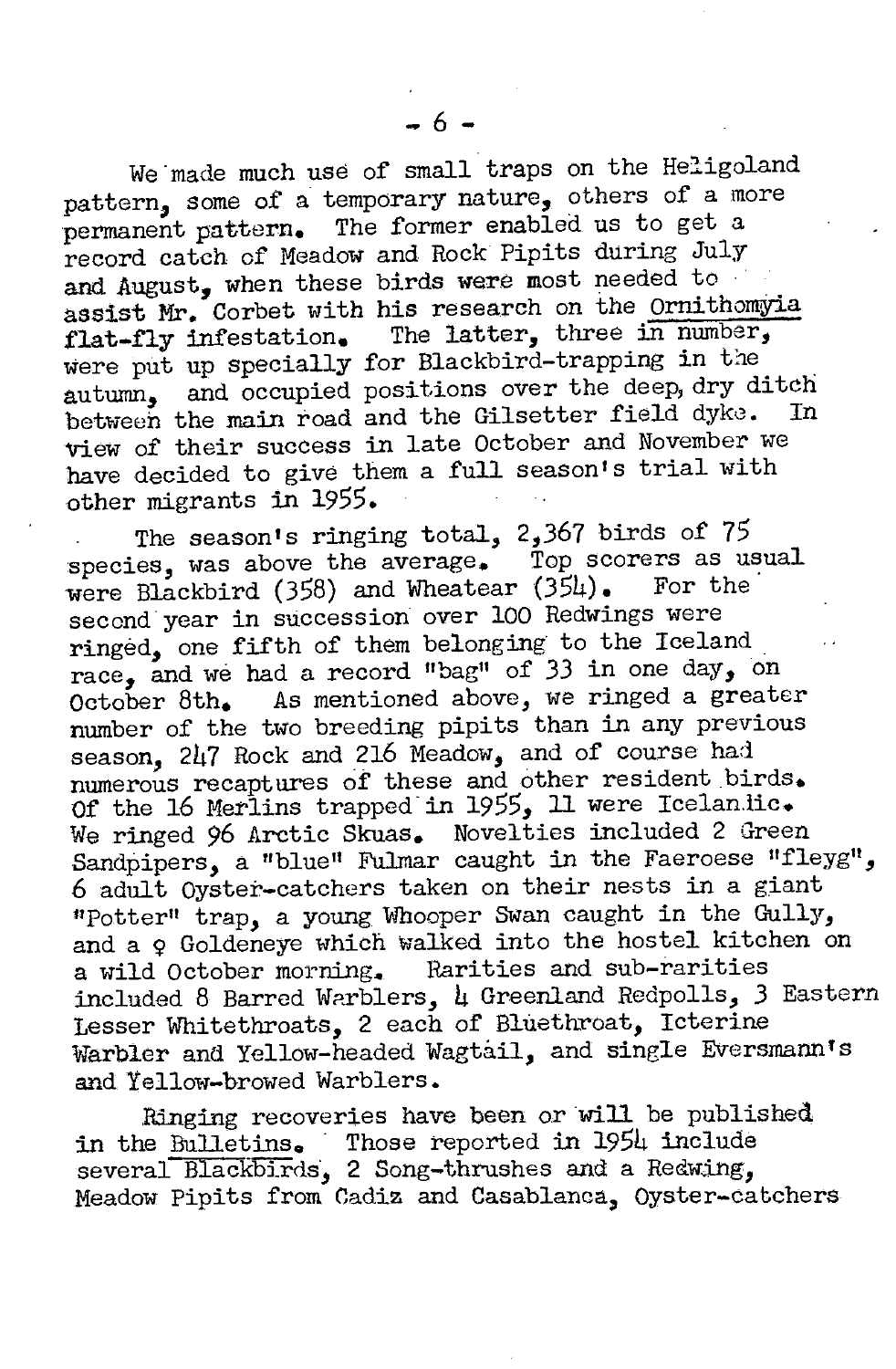from Fife, Dumfriesshire and Eire, and our first returns of Bonxie, Long-eared Owl, Water Rail, White and Grey Wagtails, and Swallow. The ringed bird recoveries since 1948,~classified as to countries, are shown in Table 2.

\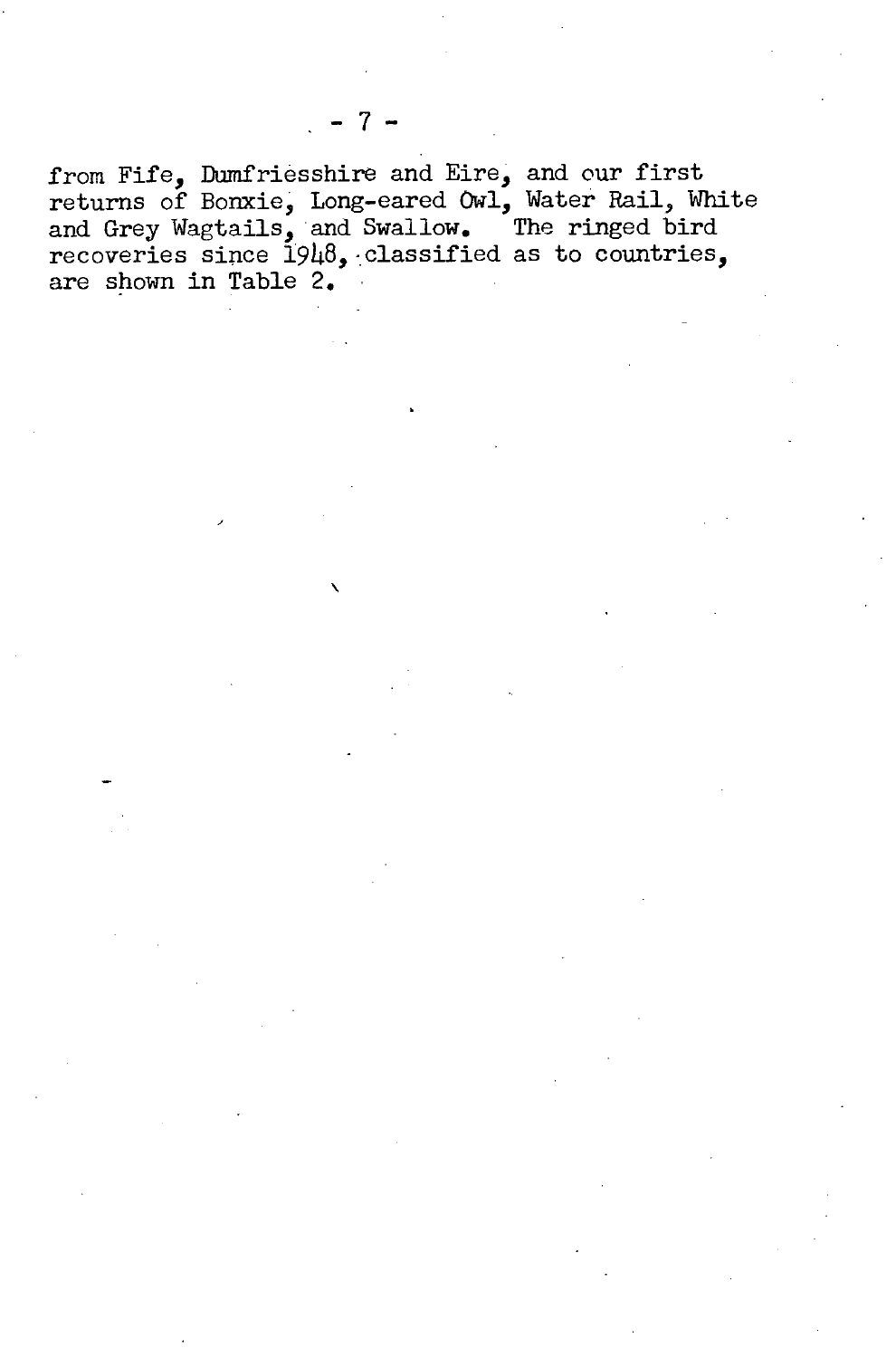# Table **1.**

# Bird Ringing at Fair Isle.

1948 1949 1950 1951 1952 1953 1954 Total

| Slavonian Grebe            |              |                |                            |                |                 |                |                                            | $\mathbf 1$                                           |
|----------------------------|--------------|----------------|----------------------------|----------------|-----------------|----------------|--------------------------------------------|-------------------------------------------------------|
| Storm Petrel =             | ı            | ${\bf 1}$      |                            |                |                 |                |                                            | 3                                                     |
| Fulmar ±                   | $\mathbf{I}$ | 26             | 13                         | 77             | 19              | ıг             | 13                                         | 163                                                   |
| Gannet                     |              | $\mathbf{1}$   |                            |                |                 |                |                                            | $\mathbf 1$                                           |
| Shag $\triangleq$          |              | 19             | 1 <sub>4</sub>             | 26             | 3               | ı              | $\mathbf 1$                                | 6422241                                               |
| Heron                      |              |                | $\frac{2}{1}$              |                |                 |                |                                            |                                                       |
| Teal                       |              |                |                            | $\mathbf 1$    |                 |                |                                            |                                                       |
| Goldeneye                  |              |                |                            |                |                 | $\mathbf{I}$   | $\mathbf{I}$                               |                                                       |
| Eider ±                    |              |                | 3                          |                |                 | $\overline{c}$ |                                            |                                                       |
| Whooper Swan               |              |                |                            |                |                 |                | $\mathbf 1$                                |                                                       |
| Sparrow Hawk               |              | $\frac{2}{1}$  | 3<br>5<br>1<br>5<br>1<br>5 | 4<br>3         | 4               | 6              | $\begin{array}{c}\n 3 \\ 16\n \end{array}$ | 22                                                    |
| Merlin                     | ı            |                |                            |                | 11              | $13-$          |                                            | 50<br>a,                                              |
| Kestrel                    |              |                |                            |                |                 |                | $\frac{1}{3}$                              | 3                                                     |
| Water Rail                 | 1            | 9              |                            | 9              | $1512$<br>$331$ | 6              |                                            | $\frac{1}{6}$                                         |
| Spotted Crake              |              | $\frac{1}{1}$  |                            |                |                 |                |                                            |                                                       |
| Corncrake $\pm$            |              |                |                            |                |                 | $\mathbf{I}$   |                                            |                                                       |
| Moorhen                    | 1.           |                |                            | $\frac{3}{26}$ |                 |                | ı                                          |                                                       |
| Oyster-catcher $\pm 15$    |              | 21             | 1295215                    |                |                 | 34             | 29                                         | $\begin{array}{c}\n 2 \\ 5 \\ 11 \\ 151\n\end{array}$ |
| Lapwing $\pm$              |              |                |                            |                | $\mathfrak{Z}$  | $\frac{3}{12}$ |                                            | 과                                                     |
| Ringed Plover $\triangleq$ |              |                |                            |                | 10              |                |                                            | 37                                                    |
| Turnstone                  |              |                |                            |                |                 |                | 3<br>13<br>2                               | $\mathfrak{Z}$                                        |
| Snipe =                    |              |                |                            | 2              | ı               | ı              | $\overline{2}$                             | 11                                                    |
| Jack Snipe                 |              |                |                            |                | $\frac{2}{3}$   | ľ              |                                            | $\mathfrak{Z}$                                        |
| Woodcock                   | 2            | $\overline{c}$ | 4                          | 4              |                 | $\overline{c}$ | $\mathbf{I}$                               | 18                                                    |
| Curlew                     |              |                | $\frac{1}{2}$              |                |                 |                |                                            | 3224526                                               |
| Whimbrel                   |              |                |                            |                |                 |                |                                            |                                                       |
| Green Sandpiper            |              |                |                            |                |                 |                | $\mathbf{2}$                               |                                                       |
| Common Sandpiper           |              | 1              |                            | ı              | $\overline{c}$  |                |                                            |                                                       |
| Redshank                   |              |                |                            |                |                 | 3              | 2                                          |                                                       |
| Greenshank -               |              |                |                            | ı              | ı               |                |                                            |                                                       |
| Knot                       |              | $\overline{c}$ | ı                          |                |                 |                | 1                                          |                                                       |
| Dunlin                     |              | 1              | $\mathbf{h}$               |                | 1               | 2<br>7<br>3    | $\mathbf{I}$                               | 14                                                    |
| Sanderling                 |              | $\mathbf{I}$   | 1                          | 1              |                 |                | $\overline{\mathbf{r}}$                    | $\overline{7}$                                        |
|                            |              |                |                            |                |                 |                |                                            |                                                       |

- 8 -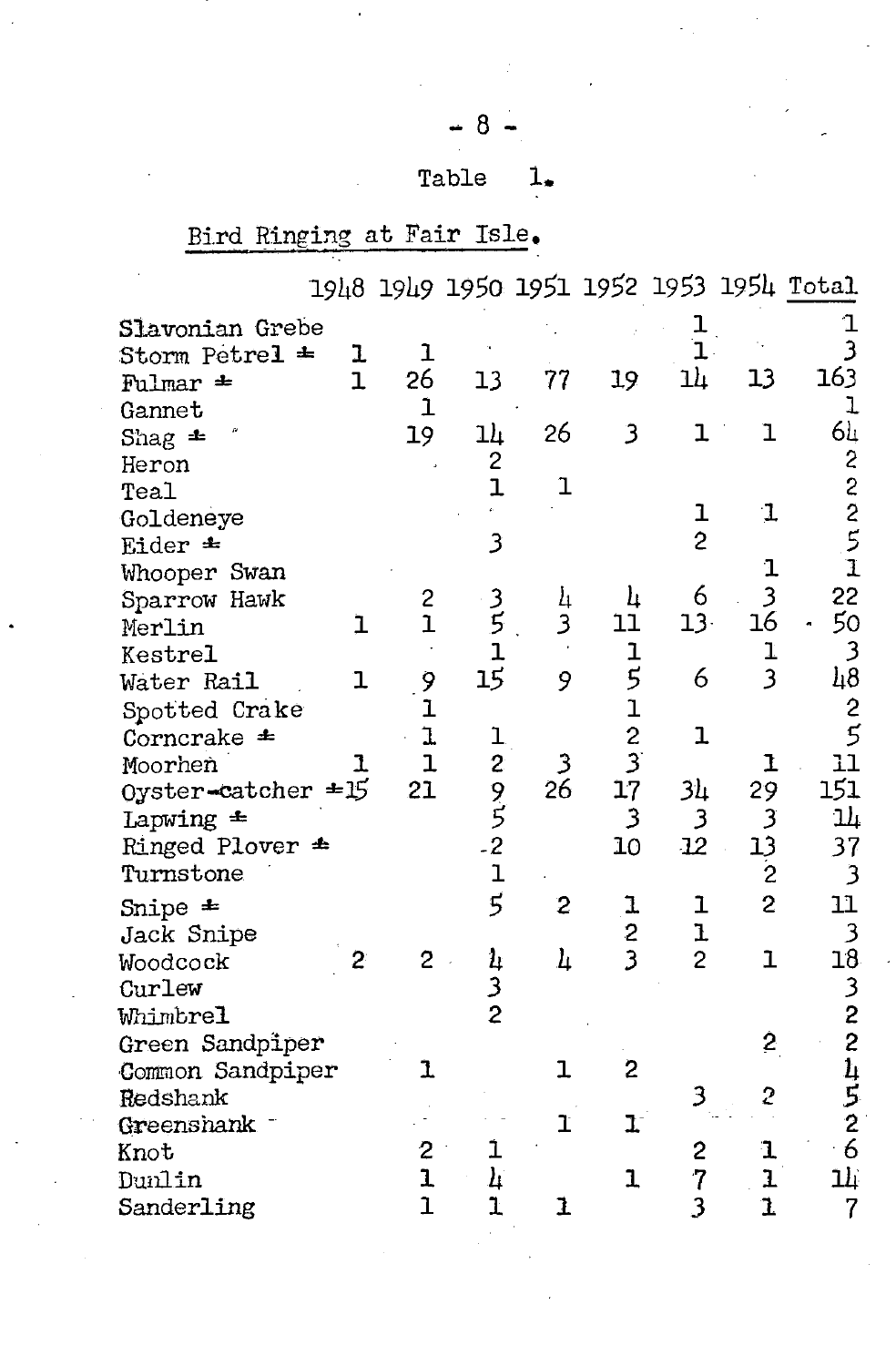|                                 | 1948         |                         | 1949 1950 1951 1952                        |                |                |                         |                | 1953 1954 Total     |
|---------------------------------|--------------|-------------------------|--------------------------------------------|----------------|----------------|-------------------------|----------------|---------------------|
| Arctic Skua =                   | 4            | 12                      | 38                                         | 25             | 45             | 53                      | 96             | 273                 |
|                                 | 4            | $\frac{1}{2}$           | 9                                          | 5              | 8              | 8 <sub>1</sub>          | 11             | 49                  |
| Bonxie $=$<br>Great Blackback = |              | ı                       | $\overline{\mathbf{c}}$                    |                | $\mathbf{1}$   | 9                       |                | 13                  |
| Lesser Blackback =              |              | 10                      | $\overline{7}$                             | 4              | $\overline{2}$ | $\overline{\mathbf{c}}$ | ı              | 26                  |
| Herring Gull                    | ᆂ            | 16                      | 26                                         | 10             | 8              |                         | 6.             | 75                  |
| Common Gull                     |              |                         | $\overline{\mathbf{3}}$                    |                |                | 9<br>1                  |                |                     |
| Glaucous Gull                   |              |                         |                                            |                | 2              |                         |                |                     |
| Kittiwake ±                     |              | $\overline{c}$          |                                            |                |                |                         |                | $\frac{1}{2}$<br>35 |
| Common Tern                     |              |                         |                                            |                | ı              |                         |                |                     |
| Arctic Tern                     |              |                         |                                            |                |                |                         | 35             |                     |
| Razorbill $\pm$                 |              |                         | 4                                          | 2              |                |                         |                |                     |
| Little Auk                      |              |                         |                                            | ı              |                | ı                       |                | 6<br>3<br>6         |
| Guillemot ±                     |              |                         |                                            | $\mathbf{L}$   | ı              | ı                       |                |                     |
| Tystie $\pm$                    |              |                         | $\begin{array}{c} 1 \\ 3 \\ 8 \end{array}$ | 8              |                | 4                       | 6              | 30                  |
| Puffin $\pm$                    |              | 39                      | $\overline{7}$                             | 40             | 4 ラユ           | 141                     | 37             | 269                 |
| Wood Pigeon                     |              |                         |                                            |                |                |                         |                | ļ                   |
| Turtle Dove                     |              |                         |                                            | 1              |                |                         |                | $\mathbf{I}$        |
| Cuckoo                          |              |                         | ı                                          | $\mathfrak{Z}$ | $\frac{3}{2}$  | ı                       | 4              | 12                  |
| Long Eared Owl                  | ı            |                         | $\mathbf{I}$                               | 4              |                |                         | $\overline{c}$ | 10                  |
| Swift                           |              |                         |                                            |                |                |                         |                | ļ                   |
| Pied Woodpecker                 |              |                         |                                            |                |                | 1<br>2<br>2             |                | $\overline{c}$      |
| Wryneck                         |              |                         | $\mathbf{I}$                               | $\frac{5}{1}$  | $\overline{1}$ |                         | $\mathfrak{Z}$ | 12                  |
| Woodlark                        |              |                         |                                            |                |                |                         |                | $\mathbf{L}$        |
| $Skylark =$                     | ı            | 12                      | 45                                         | 2կ             | $\frac{2}{8}$  | 14 F                    | ı              | 99                  |
| Swallow                         |              | $\mathbf{c}$            | $\overline{c}$                             |                |                | ı                       |                | 13                  |
| Wren ±                          | 12           | 23                      | 34                                         | 9-             | 5              | 13                      | 13             | 109                 |
| Dipper                          |              |                         |                                            | ı              |                |                         |                | ı                   |
| Fieldfare                       |              | 5                       | $\overline{\mathbf{c}}$                    | 18             | 10             | 7                       | 6              | $\frac{1}{4}8$      |
| Song Thrush                     | 5<br>15      | 11                      | $\overline{\mathbf{7}}$                    | 25             | 13             | 12                      | 2կ             | 97                  |
| Redwing                         |              | 55                      | 93                                         | 71             | 81             | 110                     | <b>104</b>     | 529                 |
| Blackbird ±                     | 25           | 135                     | 321                                        | 529            | 333            |                         | 424 358        | 2125                |
| Ring Ousel                      |              |                         |                                            | 3              | ı              | ı                       | 2              | $\overline{7}$      |
| Grey-cheeked Thrush             |              |                         |                                            |                |                | $\mathbf 1$             |                | $\mathbf{I}$        |
| Wheatear<br>ᆂ                   | 39           | 177                     | 321                                        | 348            | 382            |                         | 483 354        | 2104                |
| Stonechat                       |              |                         | 1                                          |                |                |                         |                | l                   |
| Whinchat                        | $\mathbf{1}$ | $\overline{\mathbf{c}}$ | 14                                         | 10             | 5              | 15                      | 19             | 59                  |
|                                 |              |                         |                                            |                |                |                         |                |                     |
|                                 |              |                         |                                            |                |                |                         |                |                     |
|                                 |              |                         |                                            |                |                |                         |                |                     |
|                                 |              |                         |                                            |                |                |                         |                |                     |
|                                 |              |                         |                                            |                |                |                         |                |                     |
|                                 |              |                         |                                            |                |                |                         |                |                     |

 $.9 \div$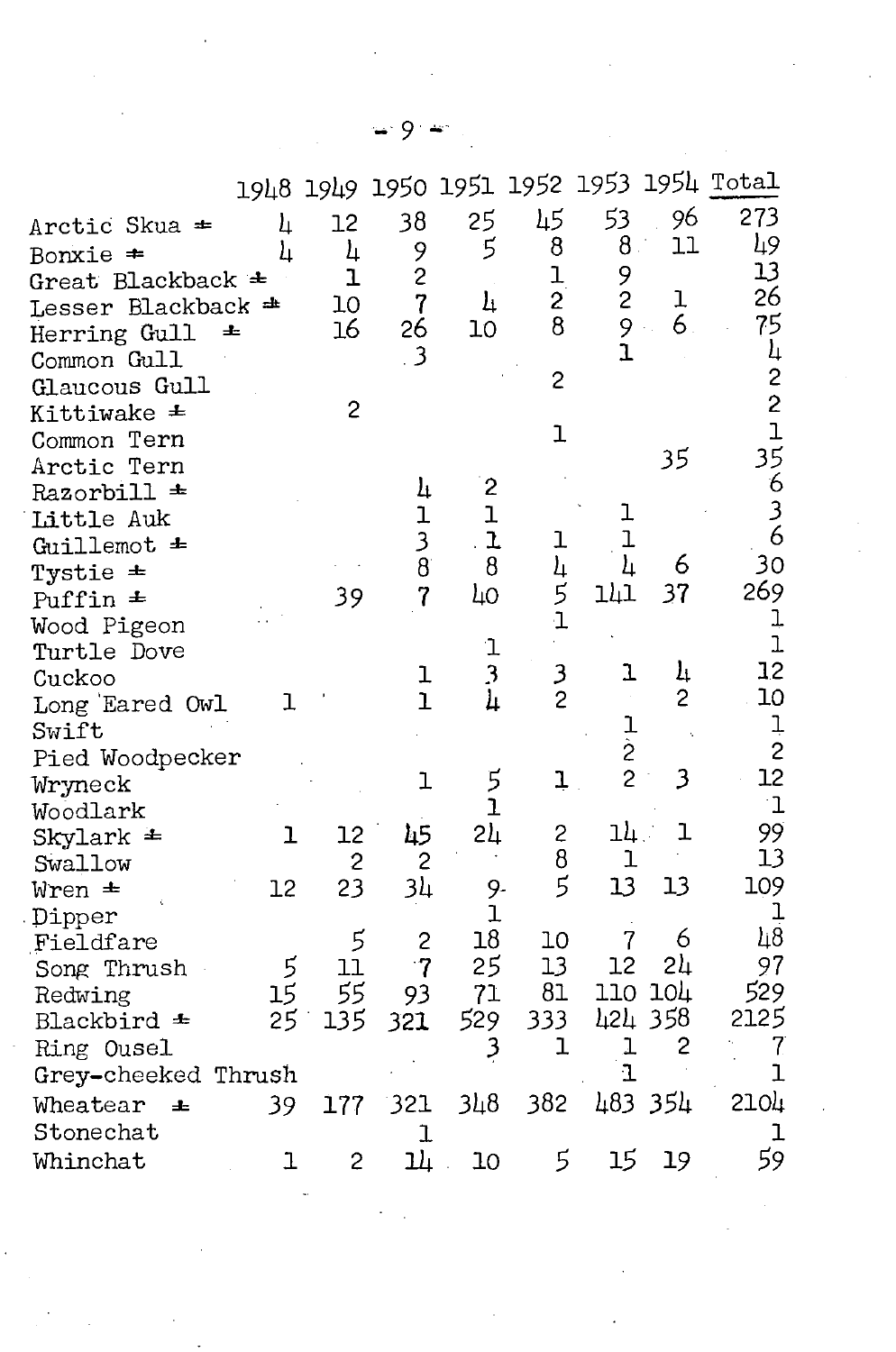| 1948 1949 1950 1951 1952 1953 1954 Total |                |                         |                |                         |                         |                         |                 |
|------------------------------------------|----------------|-------------------------|----------------|-------------------------|-------------------------|-------------------------|-----------------|
| Redstart<br>3                            | 7              | 15                      | 23             | 43                      | 15                      | 19                      | 125             |
| $\mathbf 1$<br><b>Black Redstart</b>     | $\overline{1}$ | $\overline{c}$          | $\overline{c}$ | ı                       | $\mathbf 1$             |                         | 8               |
| Nightingale                              | ı              |                         |                |                         |                         |                         | T.              |
| Bluethroat                               | $\overline{1}$ | $\mathfrak{Z}$          | $\cdot$ 3      | $\mathbf{z}$            | 4                       | $\overline{c}$          | 15              |
| 9<br>Robin                               | 21             | 56                      | 92             | 18                      | ․ և2                    | 46                      | 28 <sub>4</sub> |
| Grasshopper Warbler                      |                | $\frac{2}{1}$           |                |                         |                         | $\overline{\mathbf{3}}$ |                 |
| Reed Warbler                             | $\mathbf{I}$   |                         | $\mathbf{1}$   |                         |                         |                         |                 |
| Marsh Warbler                            |                | $\overline{c}$          |                | ı                       | ı                       |                         |                 |
| Paddyfield Warbler                       |                |                         |                |                         | $\mathbf 1$             |                         | $\overline{1}$  |
| Sedge Warbler                            | 10             | $\overline{\mathbf{3}}$ | ı              | 9                       | $\overline{5}$          | 16                      | ĮЛ              |
| Icterine Warbler                         |                |                         | $\overline{3}$ |                         |                         | $\overline{c}$          | 5               |
| 1<br>Blackcap                            | 17             | 14                      | 14             | 9                       | 7                       | 14                      | 76              |
| Barred Warbler<br>ı                      |                | $\mathbf{I}$            | $\overline{c}$ | $\overline{\mathbf{c}}$ | $\overline{c}$          | 8                       | 16              |
| $\overline{c}$<br>Garden Warbler         | 555            | 46                      | 32             | 9                       | 11                      | 33                      | $-138$          |
| Whitethroat                              |                | $\mathfrak s$           | 18             | 16                      | 10                      | 31                      | 85              |
| Lesser Whitethroatl                      |                | 11                      | 11             | 5                       | 4                       | 11                      | 48              |
| Subalpine Warbler                        |                |                         | $\overline{c}$ |                         |                         |                         | $\overline{c}$  |
| Willow Warbler                           | 6              | 53                      | 26             | hļ†                     | 15                      | hг                      | 185             |
| Chiffchaff                               | ı              |                         |                | 4                       | 2                       | 1                       | 8               |
| Greenish Warbler                         | $\mathbf{I}$   | $\mathbf 1$             |                |                         |                         |                         | $\overline{c}$  |
| Wood Warbler                             |                |                         | ı              |                         |                         | ı                       | $\overline{c}$  |
| Arctic Warbler                           |                |                         |                |                         |                         | $\mathbf 1$             | $\frac{1}{5}$   |
| Yellow-browed Warbler                    |                | 2                       | $\mathbf{c}$   |                         |                         | $\overline{1}$          |                 |
| 4<br>Goldcrest                           | 28             | $\mathbf 1$             | 30             | $1+$                    | 11                      | $\overline{c}$          | 90              |
| Spotted Flycatcherl                      | 5              | $\mathbf{I}$            | 5              | $\mathbf{2}$            | З<br>6                  | 6                       | 23              |
| Pied Flycatcher                          | 10             | 3 <sub>4</sub>          | 20             | 10                      |                         | $\overline{5}$          | 85              |
| Red breasted Fly                         | $\overline{c}$ | $\overline{c}$          |                |                         | $\overline{\mathbf{c}}$ |                         | 6               |
| Hedge Sparrow                            | $\overline{3}$ |                         | 11             | $\overline{c}$          | $\overline{c}$          | $\overline{c}$          | 20              |
| Tawny Pipit                              |                |                         | $\mathbf 1$    |                         |                         |                         | $\mathbf 1$     |
| 12.<br>$\pm$<br>Meadow Pipit             | 117            | 123                     | 100            | 193                     | 156                     | 216                     | 917             |
| ᆂ<br>Tree Pipit                          | 9              | h                       | 5              | 11                      | 4                       | 1                       | 34              |
| 6<br>$\pm$<br>Rock Pipit                 |                | 134 169                 | 91             | 138                     | 198                     | 546                     | 982             |
| $\mathbf{I}$<br>White Wagtail            |                | 27 133                  | 6              | 6                       | 8                       | 19                      | 80              |
| ᆂ<br>Grey Wagtail                        |                | 3                       |                |                         |                         | ı                       | ł,              |
| Yellow-Headed Wagtail                    |                |                         |                |                         |                         | $\overline{c}$          | $\frac{2}{1}$   |
| Blue-headed Wagtail                      |                |                         |                | $\mathbf 1$             |                         |                         |                 |

 $-10 -$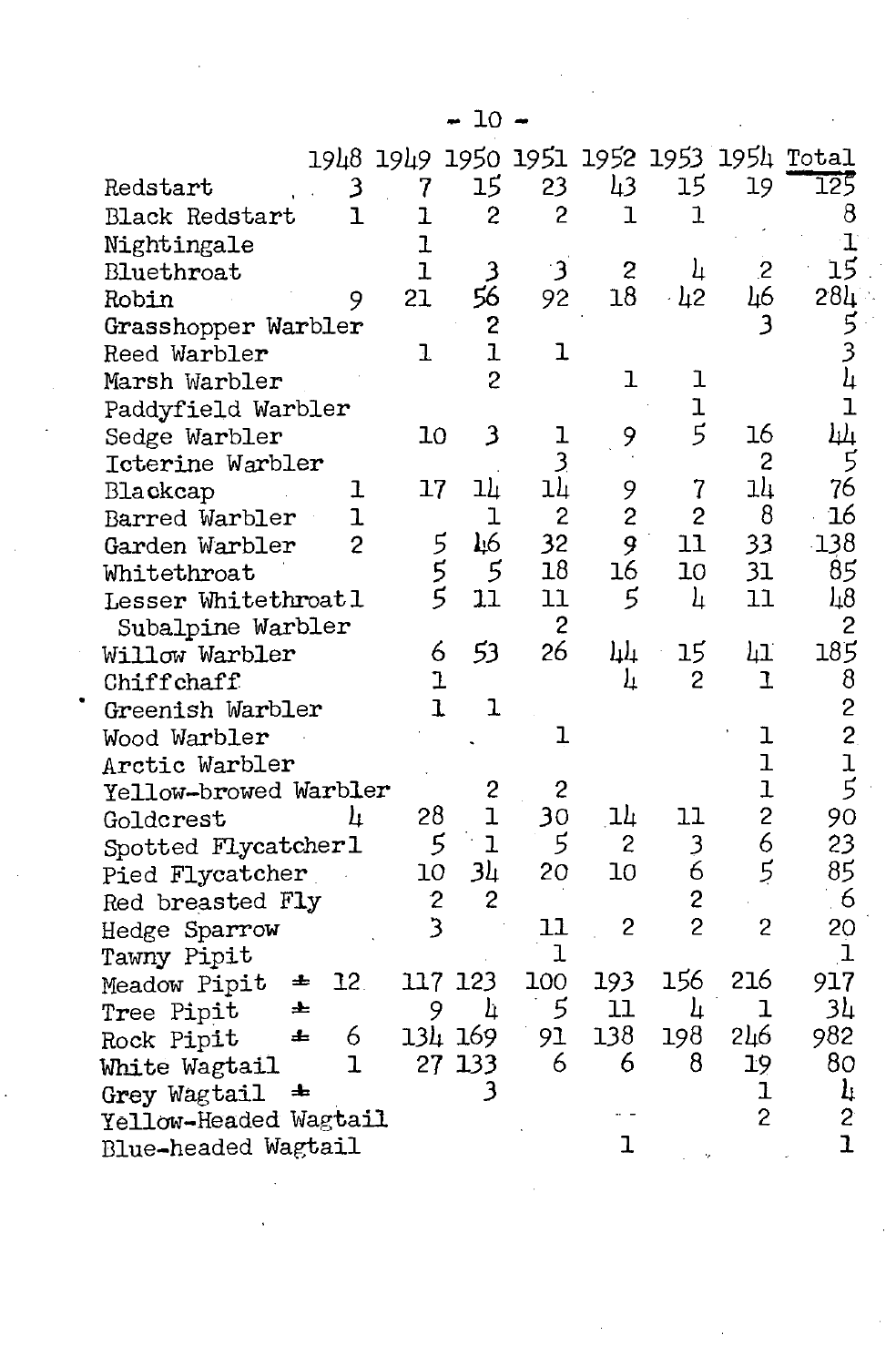#### **\_ 11 -**

|                          |      |           |                |                |      |       | 1948 1949 1950 1951 1952 1953 1954 Total |
|--------------------------|------|-----------|----------------|----------------|------|-------|------------------------------------------|
| Great Grey Shrike 1      |      |           |                | ı              |      |       |                                          |
| Red-backed Shrike 2      |      |           |                |                |      |       | 12                                       |
| 88<br>Starling $\pm$     | 195. | 404       | 211            | 233            | 249. |       | 258 1638                                 |
| Goldfinch                |      |           |                |                |      |       | -1                                       |
| Siskin                   |      | $3 \cdot$ |                | $\overline{2}$ | 10   |       | 16                                       |
| Linnet                   |      |           |                |                |      |       |                                          |
| 10<br>Twite<br>ᆂ         | 111. | 190       | 66             | 115            | 138  | ี 105 | 735                                      |
| 2<br>Redpoll             |      |           |                | ц              |      |       | 10                                       |
| Bullfinch                |      |           |                |                |      |       |                                          |
| Scarlet Grosbeak         |      | ٦         | $\overline{c}$ |                |      |       |                                          |
| Crossbill                |      |           |                |                |      | 110   | 110                                      |
| Chaffinch<br>5           | 15   | 53        | 54             | 4              |      | 9     | 247                                      |
| Brambling                |      |           | 36             |                | -33  | 10    | 89                                       |
| Yellow-hammer            |      |           |                |                |      |       |                                          |
| Red-headed Bunting       |      |           |                |                |      |       | $\mathbf{I}$                             |
| Little Bunting           |      |           |                |                |      |       |                                          |
| Reed Bunting             |      |           | 3              | 3              |      |       | 11                                       |
| Lapland Bunting          |      |           |                |                | ц    |       | 5                                        |
| Snow Bunting<br>h        |      |           | 10             | $2 -$          |      | 5     |                                          |
| House Sparrow<br>ᆂ<br>L. | 162  | 118       | 29             | 10             | 47   | 19    | 389                                      |

£ indicates that this species breeds on the island.

The list includes a small number of young waders (e.g. Curlew, Whimbrel.) ringed on Unst, Shetland, in 1950; a brood-of Merlins ringed in Shetland in 1952; and a small number of passerines and 35 Arctic Terns ringed on Bressay, Shetland, by Mr. Alex. Tulloch in 1953-54.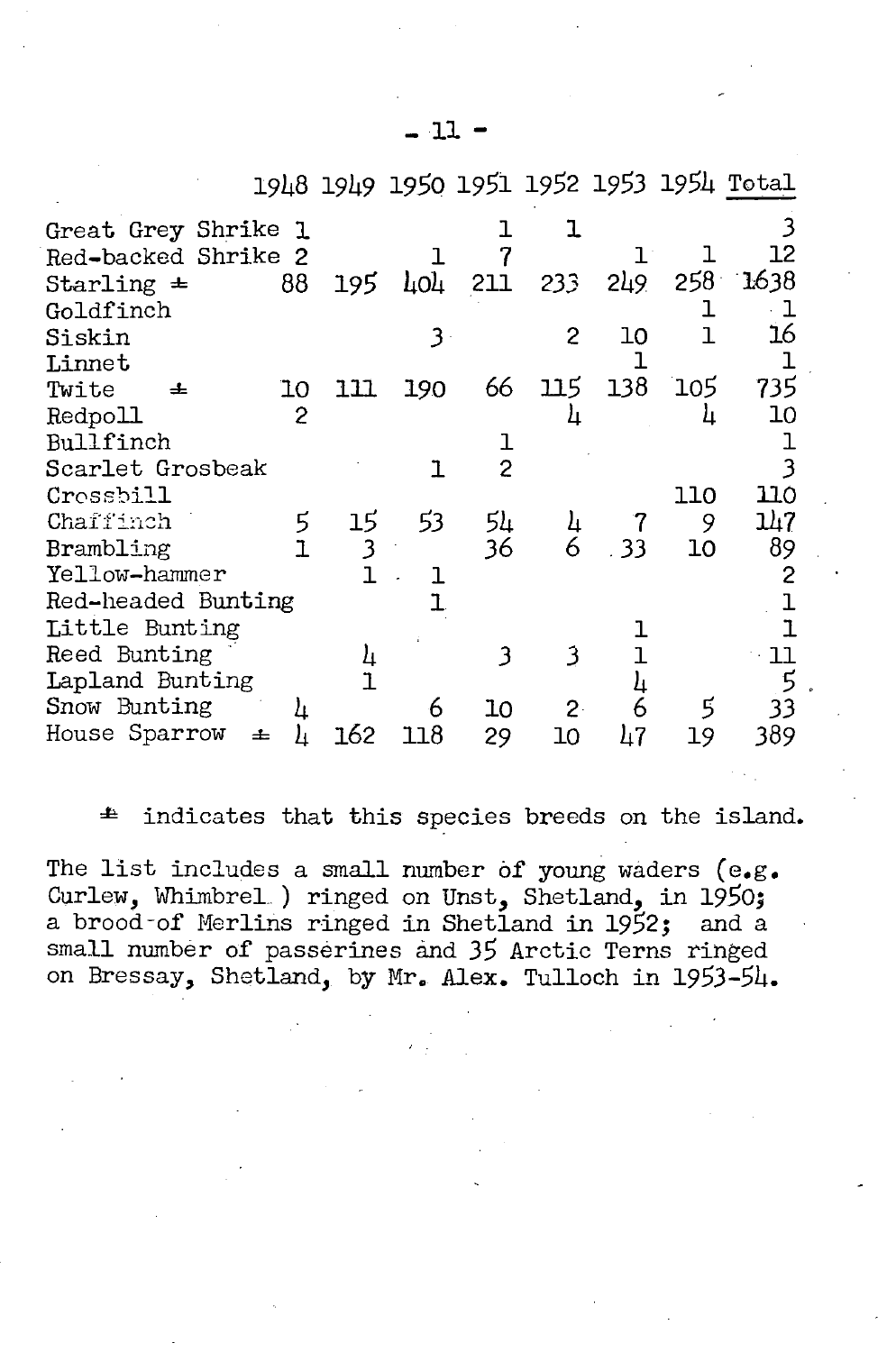#### Table **2.**

## *RECOVERIES* of BIRDS RINGED

ᅼ ď nedewc lorway Ē.  $\circ$ EH. SPARROW HAWK 1 1 1  $\mathbf{I}$  $_{\rm h}$ MERLIN 6 **11**   $\bf{h}$ KESTREL 1 1 OYSTER-CATCHER<br>GLAUCOUS GULL 2 2 3 7  $\dot{\mathbf{I}}$ 1 LESSER BLACK BACK 1 1 KITTIWAKE 1 1 BONX<sub>TE</sub> 1 1 4 ARCTIC SKUA 1 1 1 1 IJONG-EARED OWL 1 1 SONG THRUSH  $\mathbf{5}$ 1  $\frac{1}{1}$  2 1 REDWING 2 1 1 5 1 1533 1 BLACKBIRD 2 7 9 40 1 5 WHEATEAR 1 21 MEADOW PIPIT 1 1 2 9 ROCK PIPIT 2 2 WHITE WAGTAIL  $\begin{array}{ccc} 1 & 1 & 1 \ 1 & 1 & 9 & 1 \ 1 & 1 & 2 & 1 \end{array}$ 1 1<br>1 19 14<br>1 1 2 1 1 STARLING 2 1 TWITE 1 1 Other species \_\_\_\_\_\_\_\_\_\_\_\_\_\_\_\_\_\_\_\_\_\_\_\_\_\_\_\_\_\_\_\_\_ } \_\_\_ ~ \_\_ !~ **CROSSBILL** 123

Other species include single SHAG, FAEROE SNIPE and PUFFIN recovered in England; and single TEAL, CORNCRAKE, WATER RAIL, WOODCOCK, HERRING GULL, SKYLARK, SWALLOW, BLACKCAP and GREY WAGTAIL recovered in Scotland.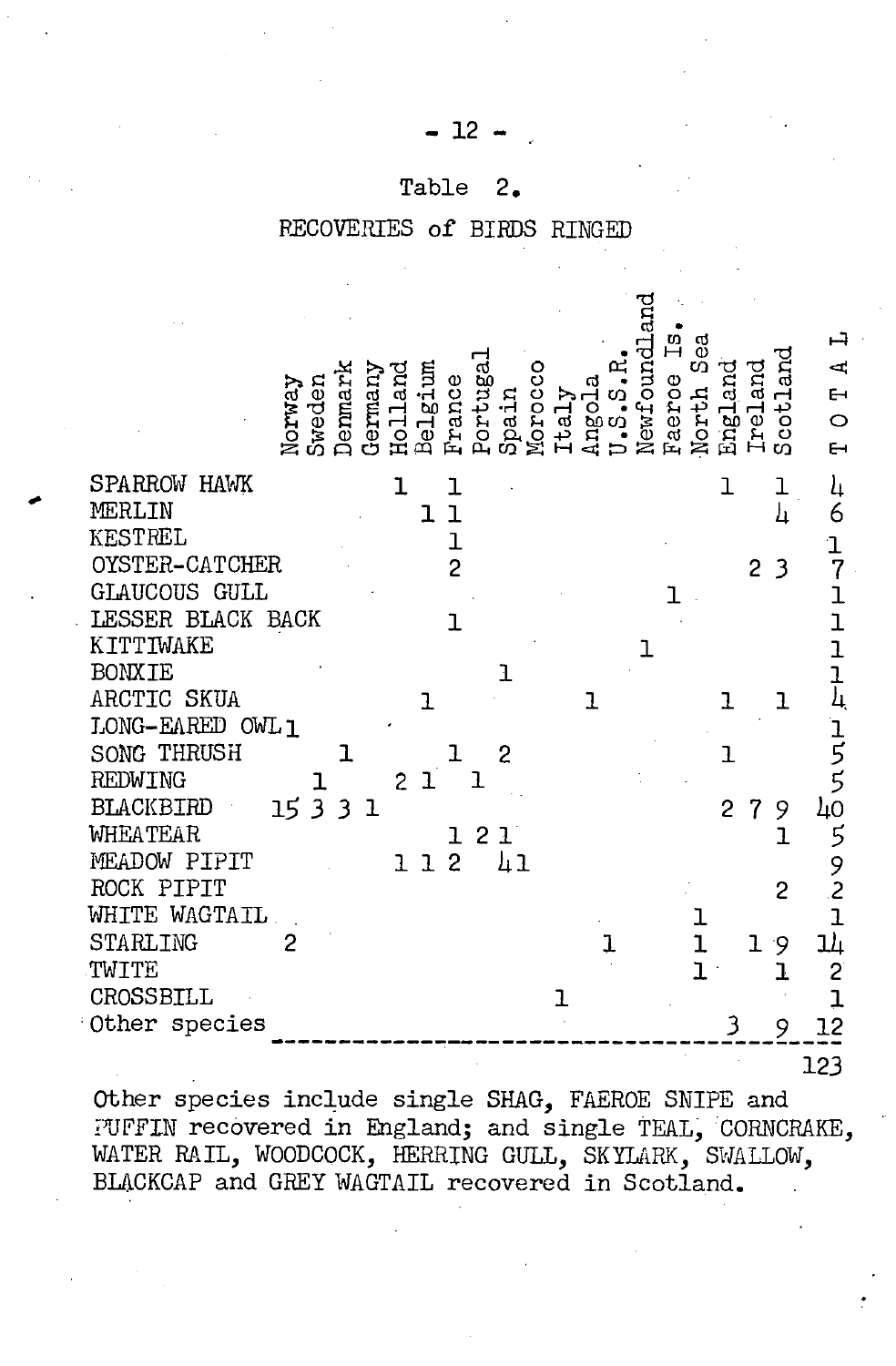## Breeling Birds.

ARCTIC SKUA. Last year we becane suspicious that the normal butt-end  $No = 3$  rings issued by the British Trust for Ornithology were being lost by the young Arctic Skuas within 2 or 3 years. 1954 there was considerable confirmatcry evidence that this is in fact happening, probably in the majority of cases. Several non-breeders (birds from 2 to 4 years old) and 3 nesting birds were found to be retaining only a single plastic colourring out of an original complement of 3 plastic and one aluminium ring. This discovery has naturally thrown our study of the inheritance of the phases and the age at which breeding first takes place somewhat out of gear, but a new start has been made by using double-erded No. 3 rings, and it is hoped that these will have a longer life.

In view of this set-back ar attempt has been made to speed up the study of pair-formation, settlement of young birds and sccial behaviour by trapping members of the breeding and non-breeding stocks. The birds were captured by means of a clapnet operated from a hide, bver a set of dummy-eggs in the case of the nesting-birds and at the communal<br>bething need in the case of the adolescents. My wife bathing-pool in the case of the adolescents. and I succeeded in taking 50 adults by this means, representing more than half the breeding stock plus 16 non~breeders, and to these - all of which were  $color\text{-}r_1$ inged for individual identification - were added 46 fledglings, making 96 Arctic Skuas in all. It is hoped to complete the marking of the nestingpairs in 1955 and add as many sub-adult birds as possible.

Further study was given to the question of competition for territories between the Arctic and the Great Skuas - of which 10 pairs nested at the isle in 1954 - and a short paper has been written on this subject. Interest in the "white-shouldered" mutation which occurs at Fair Isle, and which is found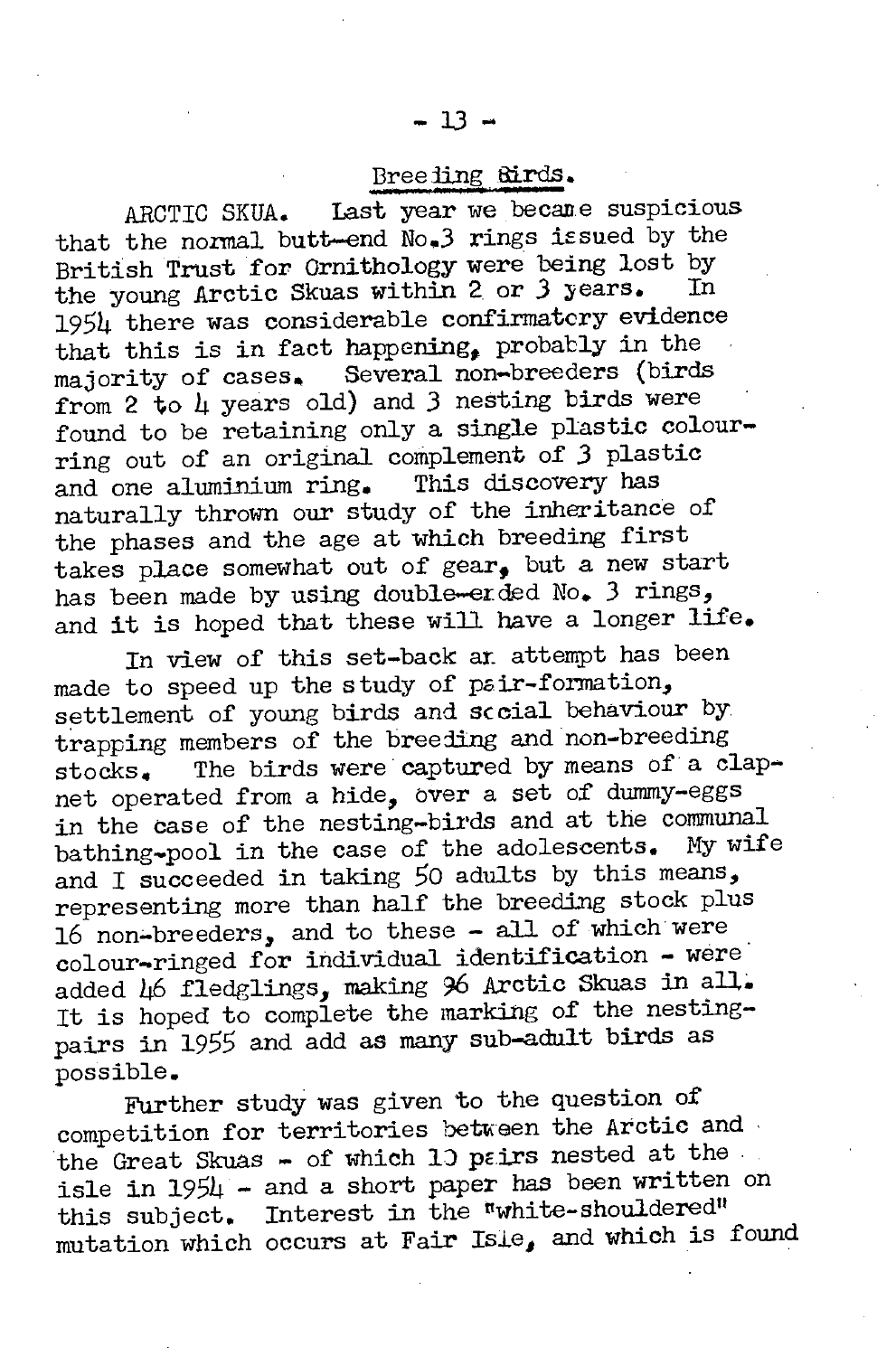in both phases, has been extended to include the examination of museum material, and it has been found that this variant has a considerably wider distribution than was suspected.

Study of the fledging-period of the young FUIMAR was continued. Last year's observations made us sceptical of the existence of a "starvation period", postulated by all recent authors, during which the young bird receives no food from its parents but'survives the last  $\mu$  weeks or so of its life on the nest-ledge absorbing its store of body-fat. Observations in 1954 showed that this "starvation theory" is without any foundation in fact, a number of the'youngsters being visited and fed by their parents from one to four days before taking their first flights. A preliminary account has been prepared for Bulletin no. 7, but it is hoped to make a fuller study of this and related problems in the life of the Fulmar in 1955.

The nesting of SMIPE, though suspected in previous years, was satisfactorily proved in 1954 by the finding of two well-fledged chicks with the plumage-pattern of the Faeroe race, Capella gallinago faeroeensis, and of the sucked eggs of a later nest on the Vaasetter moorland. LAPWING and RINGED PLOVER (two pairs) continue to breed at Thione and Buness respectively, but 1954 was the first season since the foundation of the Bird Observatory in 1948 without direct evidence of the nesting of either CORNCRAKE or PEREGRINE.

## Study of Ectoparasites.

By arrangement with Professor Peacock of Dundee University College Mr. Gordon Corbet, an Honours student. spent two months at the Observatory continuing hi3 study of the parasitic Hippoboscid fly Ornithomyia fringillina. Using a technique of marking and releasing flies on trapped birds Mr. Corbet has been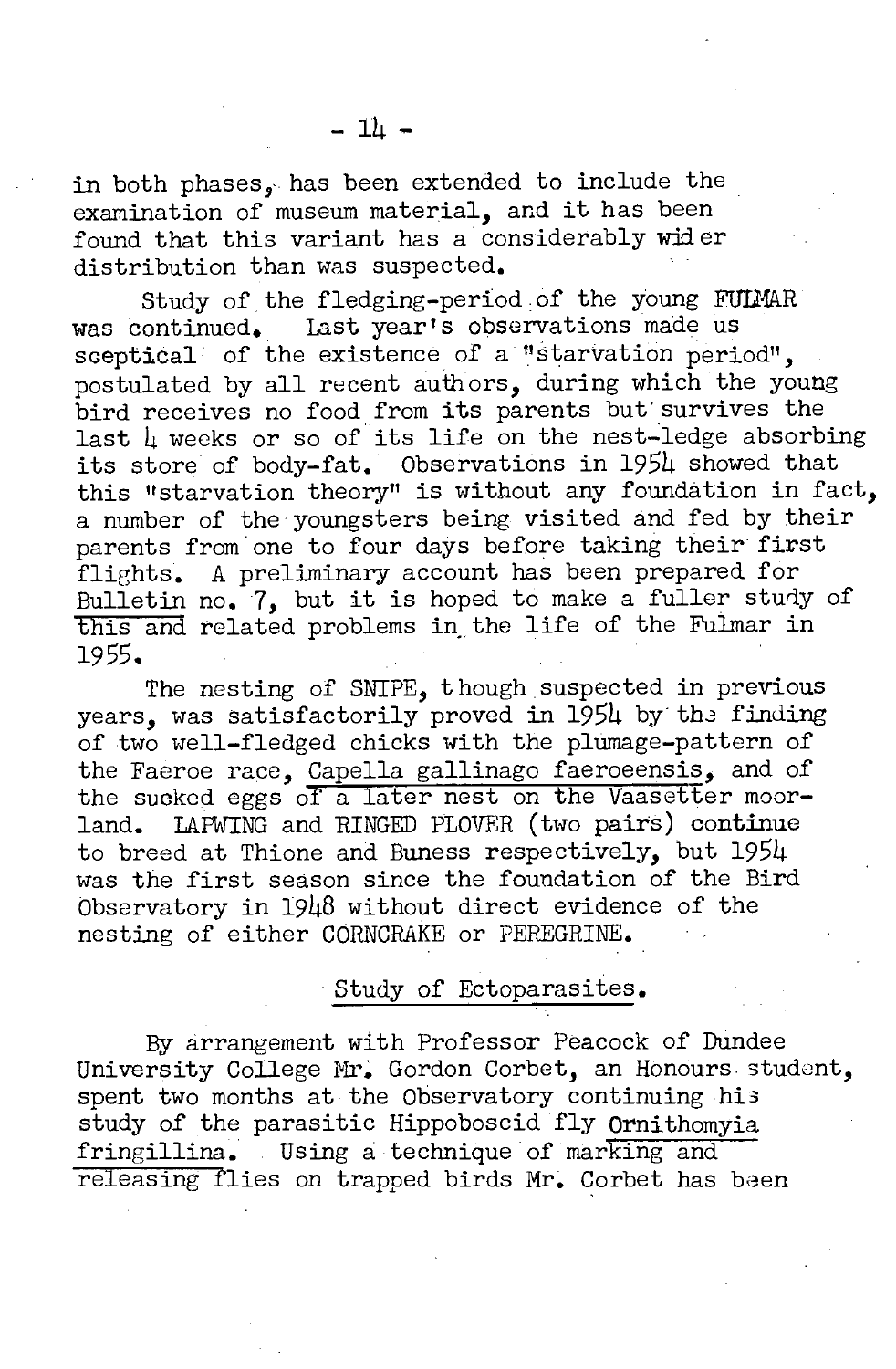able to add considerably to knowledge of the habits of this imperfectly known insect, and he has given a report of his work in Bulletin no. 7. In all 582.<br>marked flies were given hosts and 92 or 15.5% were subsequently recovered, 69 on the same individual birds.. Study of the seasonal change in infestation showed a double peak corresponding with the first and second brood young of the Starling and the two pipit species, but a single peak only in the case of the Wheatear. The only enemy of the fly appears to be the bird itself: flies with torn wings and damaged legs increased from 2% at the beginning of July to 40% at the end of August and by the end of September the ,great majority had been killed off by their hosts. So far as breeding is concerned, it seems likely that  $q\varrho$  can produce puparia in the absence of a  $d$ : one 9 produced two fully~devel6ped puparia at an interval of 4 days 4 hrs. **Mr.** Corbet is making an anatomical study of the reproductive system.

Specimens of this fly taken from White and Yellow-headed Wagtails and Green Sandpiper constitute new host-records. Migrant Merlins were heavily infested and one had acquired a marked fly put on a passerine two weeks earlier.

Flea infestation was again closely studied throughout the season, employing the special delousing apparatus described in British Birds for the examination of individual  $\widehat{\text{brigs}}_{r}$  and a Berlese Furmel for extracting fleas from various nests. Reports on the fleas have been given in Bulletins  $n \circ s$ . 4 and  $7$ . The Hon. Miriam Rothschild continues to take a very keen and active interest in our collections, which are sent to her for identification and are deposited in the British Museum at Tring. We are grateful to Miss Theresa Clay of the British Museum for dealing with a large number of Mallophaga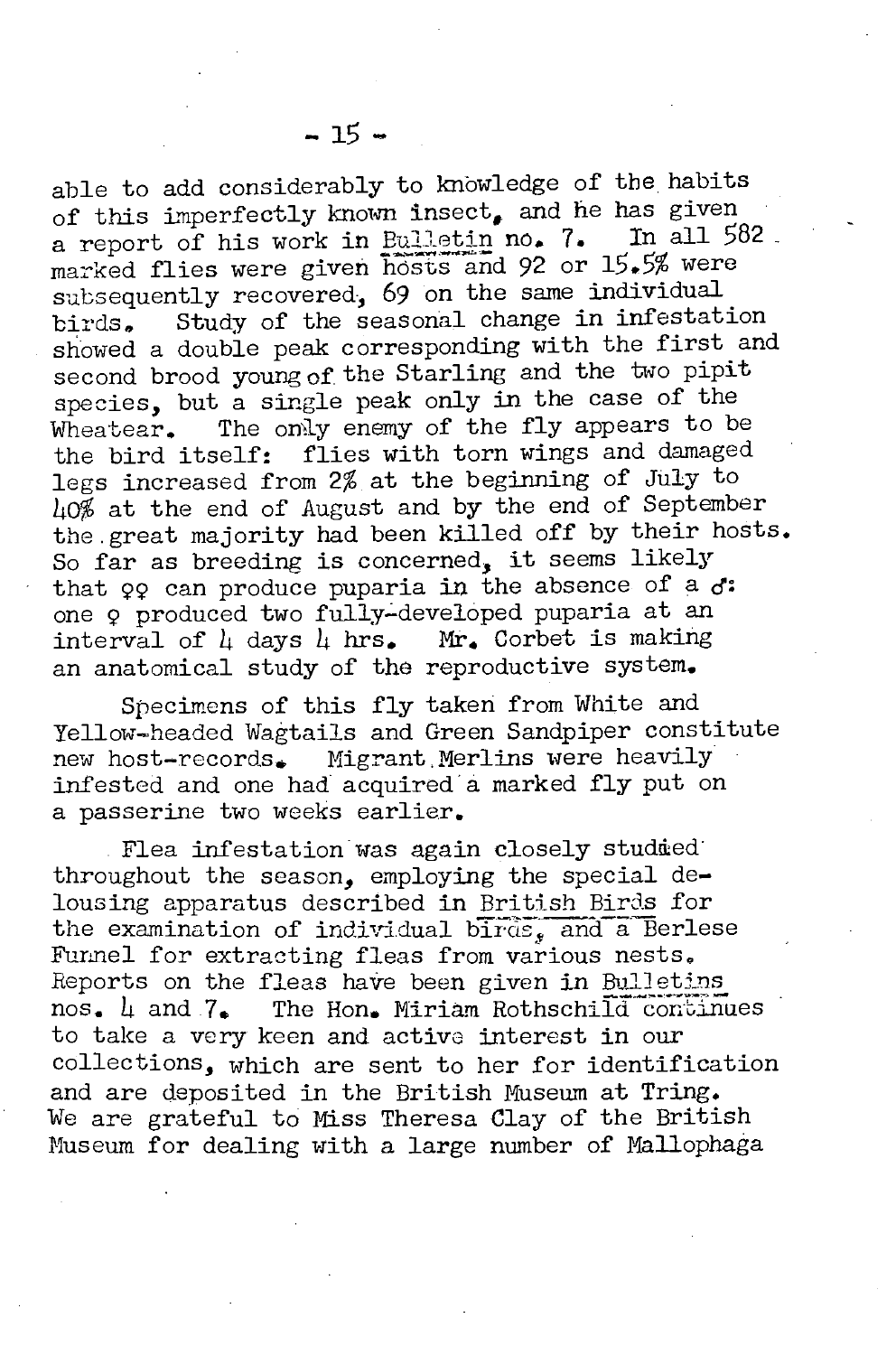sent to her. A number of tubes of specimens in this group have been sent to the Royal Scottish Museum. An interesting collection was of a number of thrips o£ a species new to Britain, Anaphothrips secticornis, made £rom a Siberian Lesser Whitethroat on September 22nd.

#### Publications.

ROLAND SVENSSON, the noted Swedish artist who visited us during the autumn o£ 1949, has now published a study of some of the remote islands of Britain, -St. Kilda, Fair Isle~ Foula and Out Skerries. An English translation by Albert Read has appeared under the title "LONELY ISLES", handsomely printed and bound. Quite apart from the author's searching observations on the causes o£ decline in population on these remote islands, this"beautifully produced volume is notable for the fine portraits of island-folk and the wonderful atmosphere which pervades the many drawings (some in colour) of island scenery in these stormy outposts o£ the north. The book is published by Raben and Sjögren of Stockholm.

Illustrated articles about Fair Isle have appeared in the Scottish Field, from the pen of JERRY EUNSON. Scotland's Magazine - a lively description by JACK PETERSON of the ascent of the Sheep Rock and its place in Fair Isle's economy, - and The Sphere ("Fair Isle for the Nation." 11th September 1954).

DR. ELSIE CONWAY of the Botany Department at Glasgow University, and a team of algologists comprising Dr. Elsie Burrows of Liverpool University, Dr. Sheila M. Lodge of the Marine Biological Station at Port Erin. and Mr. H.T. Powell of the Marine Station at Millport, came to Fair Isle in June 1952 to study the distribution and ecology of the seaweeds. Part of the results of this expedition has now appeared under the title of "The Raising of Intertidal Algal Zones on Fair Isle,"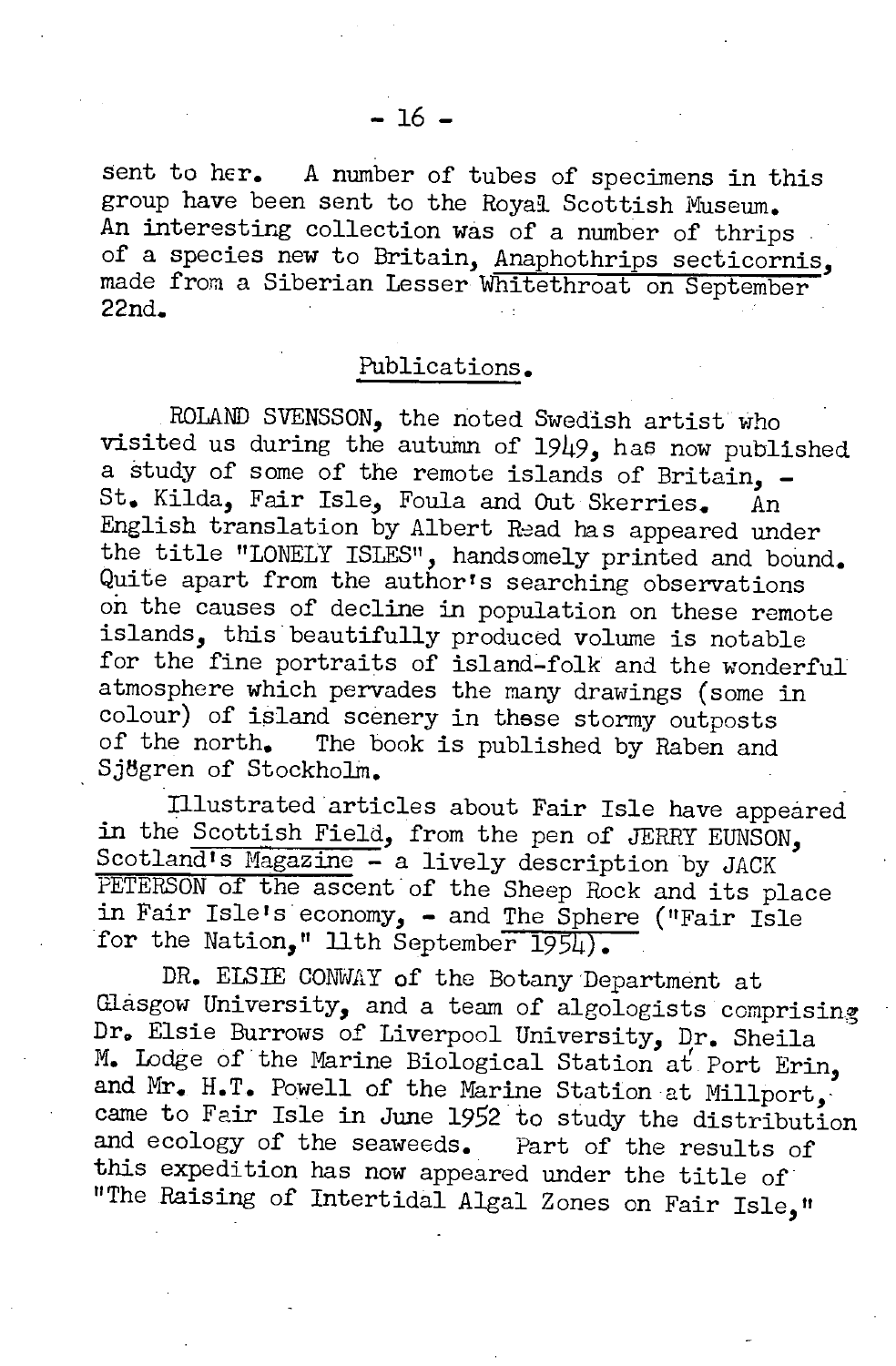in the Journal of Ecology, 42: 283-288 (July 1954).

A paper by R.K. CORNWALLIS on "The Pattern of Migration in 1953 at the East Coast Bird Observatories,<sup>n</sup> in British Birds, 47: 423-431 (December 1954) is based partly on the season's observations at Fair Isle, and takes the place of the usual Bird Observatory Reports hitherto published in that journal.

ALEC BUTTERFIELD established the validity of the Icelandic race of the Merlin on the basis'of taxonomic study by Fair Isle Bird Observatory in a paper entitled "Falco columbarius subaesalon Brehm: a valid race, " in  $\frac{1}{2}$  in  $\frac{1}{2}$ ,  $\frac{1}{2}$   $\frac{1}{2}$ ,  $\frac{1}{2}$   $\frac{1}{2}$   $\frac{1}{2}$   $\frac{1}{2}$   $\frac{1}{2}$   $\frac{1}{2}$   $\frac{1}{2}$   $\frac{1}{2}$   $\frac{1}{2}$   $\frac{1}{2}$   $\frac{1}{2}$   $\frac{1}{2}$  British Birds. 47: 342-347 (October 1954).  $\overline{\text{follow-up}}$ , a paper by the Director on "The Migration of the Iceland Merlin" was published in British Birds,  $47: 434$ -441 (December 1954). Both authors have written on the same subject in the Bulletin,  $2: 29-33$  and  $26\mu$ -268, the latter dealing witn the Merlin migration at Fair Isle in 1954.

The DIRECTOR and Mr. BUTTERFIELD have also published an analytical study of "The Spring Migration of the Willow Warbler in 1952" in British Birds,  $47$ : 177-197 (June 1954). A paper entitled "The Fledging of a Group of Young Fulmars, 'I written by the Director in collaboration with NEIL MALCOLM, COLIN MacDOUGALL, DAVID NORMAN and GEOFFREY YATES, all members of the Joint Schoolst Expedition which came to Fair Isle in late summer 1953, appeared in The Scottish Naturalist, 66: 1-12.

The DIRECTOR has also published two papers containing the results of his visit to the Faeroe Islands on leave in MaY 1953, and these and other items on bird-migration published during the year are listed below:

The Fair Isle Apparatus for collecting Bird Ecto-parasites. 'Brit. Birds,  $47: 234 - 235 (p1.44)$ . A Chaffinch Invasibn at Fair Isle Bird Notes, 26: 66-70.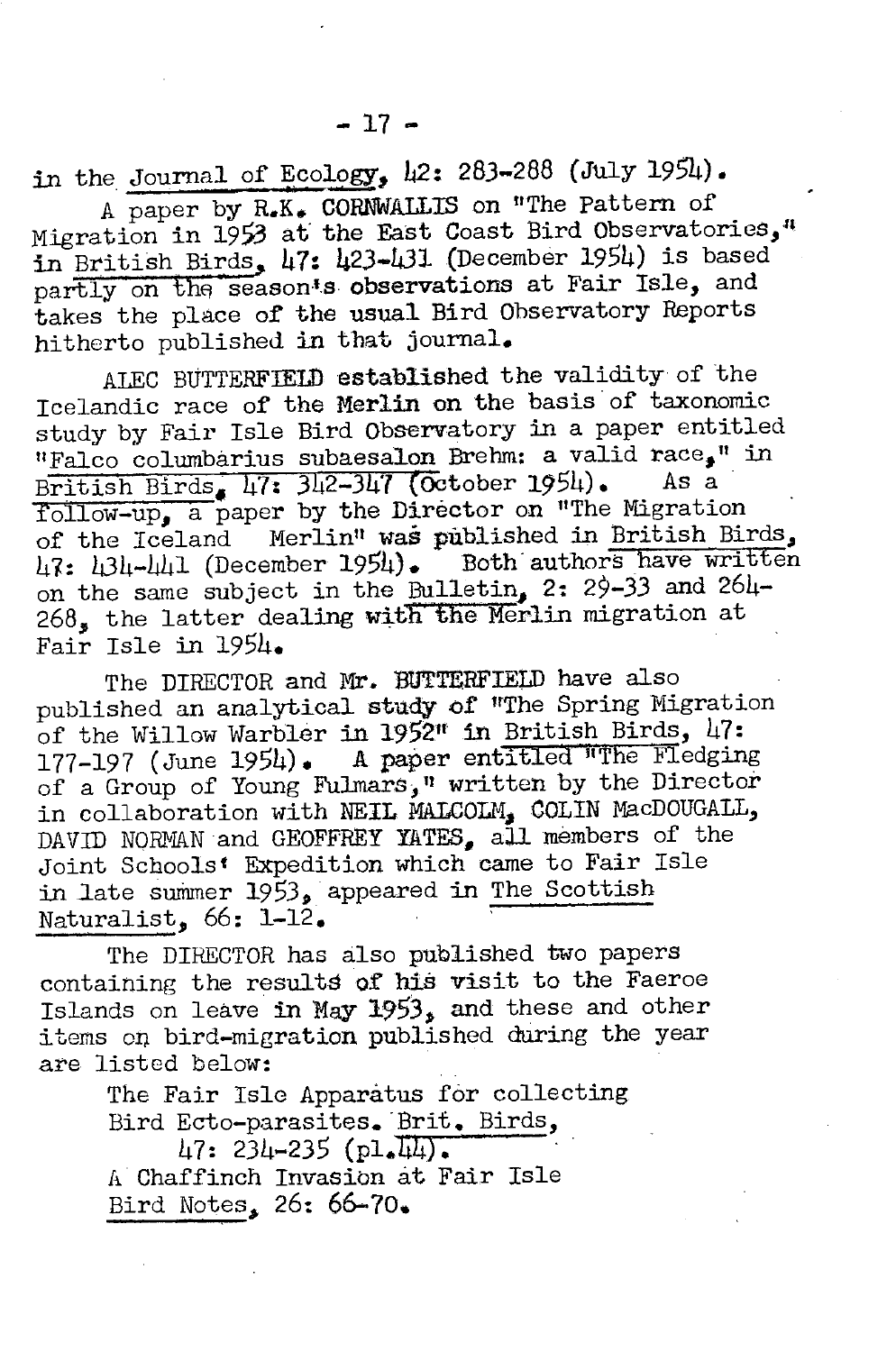Grey-cheeked Thrush at Fair Isle:

a new British. bird. Brit. Birds, 47:

266-267 (pIs. 45-47 and frontispiece to  $vol_a$   $\Delta\theta$ ).

Paddyfield Warbler at Fair Isle, Brit. Birds, 47: 297-301.

Beretning om nogle faerske ynglefugle (English summary: A report on some Faeroese breeding birds). Dansk Orn. Foren. Tidsskr.,

 $\mu$ 8: 139-1 $\mu$ 9. Spring Migration (1953) in the Faeroe Islands  $(\text{with Danish summary})$ .

Dansk Orn. Foren. Tidsskr., 48: 221-234. American Birds in Scotland in Autumn and Winter 1953-54. Scot. Nat., 66: 13-29 (pI.). Two Yellow-headed Wagtails at Fair Isle: a new British bird. Brit. Birds,  $\mu\delta$ : 26-29 (pl.8).

#### Treasurer's Report

This year may well mark a turning point in the finances of the Observatory Trust. In the first place, owing to the generosity of the Dulverton Trust. The National Trust for Scotland, has been able to acquire Fair Isle, which they could only do provided it was handed over free of debt and with a Fund to meet certain possible future liabilities towards the crofters<br>on the Island. The acquisition of the Island by the The acquisition of the Island by the National Trust for Scotland has ensured that it will remain permanently in the hands of a good landlord and has given security for the future both to the Islanders and the Observatory. Mr. George Waterston will continue to interest himself in both Island and Islanders as direct representative of the National Trust.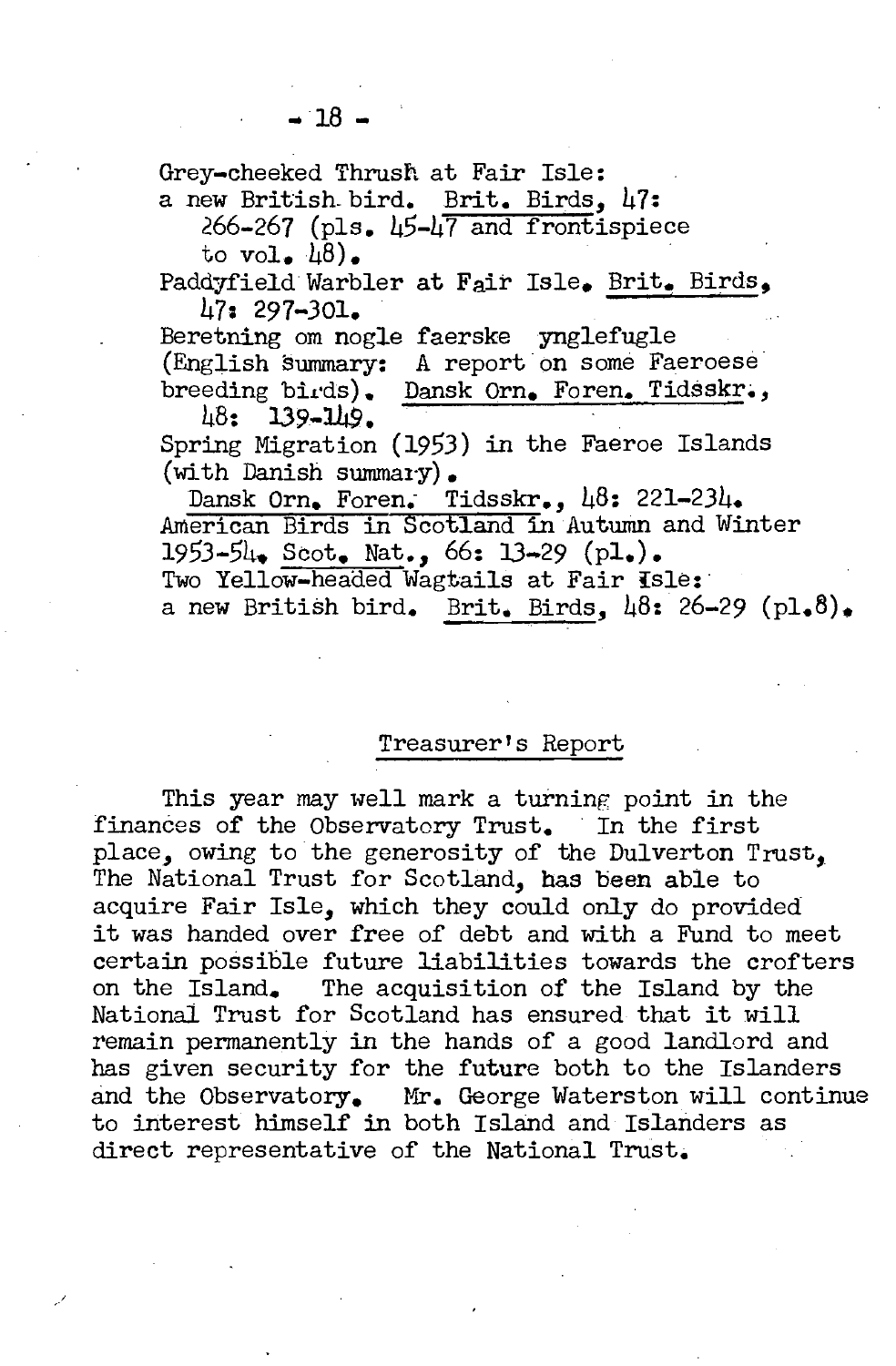The financing and running of the Observatory has not been taken over by the National Trust for Scotland but remains in the hands of the Bird Observatory Trustees. The National Trust, however, made it a condition of their assuming ownership that a substantial Endowment Fund be started for the Observatory, so as to ensure its continuance. The Pilgrim Trustees, to whose generosity in the past we owe our present existence. came to our aid once more and made a further and most generous grant of £7,000, part of which was to be used in squaring up our balance sheet and the remainder to be put into the Endowment Fund.

Accordingly in October 1954, the Observatory Trustees initiated the "Fair Isle Endowment Fund", the Bank of Scotland being the present Trustees, the capital of the Fund to be held in perpetuity for ornithological research and bird preservation in Scotland and the Islands, and the income alone paid over annually to the Trustees of the Fair Isle Observatory, to be used at their discretion. The Observatory Trustees started the Fund with a nominal payment of  $£100$  to which private<br>subscribers have added a further  $£182.$  To this has been subscribers have added a further £182. added  $f\mu$ ,000 of the Pilgrim Trust donation, the remaining £3,000 being held to cover past losses on Observatory Trust account.

| The Future of the Observatory, and any possible      |  |
|------------------------------------------------------|--|
| extension of its activities to the Mainland hangs on |  |
| future donations and legacies to the Endowment Fund. |  |

If you will look at our revenue account you will see what we are up against. The Director and Staff have to be paid. The Hostel regularly runs at a deficit of some £350 a year, which is only justified in that the visitors act as unpaid assistants to Kenneth Williamson whereas at least one paid assistant would be essential in their absence and would cost as much if not more. The bulletins which we issue and which we consider well worth while for keeping the ornithological world in touch with our work, cost at least a similar sum.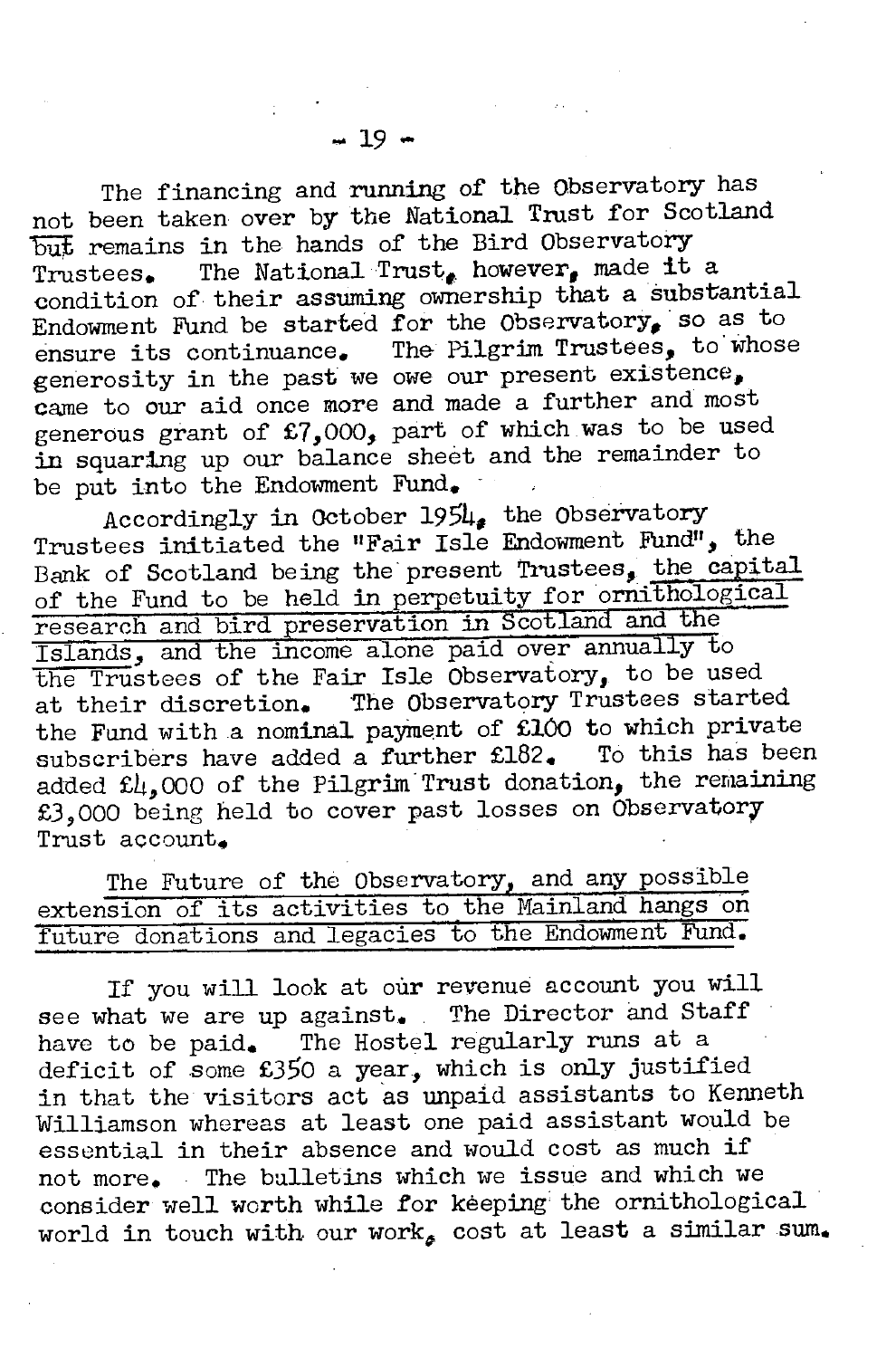And we have been getting £750 a year towards wages from private contributions which might cease at any moment. This means in effect that our average expenditure is around £2,300 and our regular income from subscriptions, tax rebate, etcetera, under  $f1,300 - a$  deficit of  $f1,000$ <br>a vear. To cover such a deficit we must either get our To cover such a deficit we must either get our Endowment Fund up to £25,000 or take drastic action after December of this year to'restrict expenditure, which would probably mean scrapping the Bulletins and reducing our standards at the Hostel to a rough and ready camping basis.

There is the problem. The answer lies with everyone interested in Scottish Ornithology and Bird Preservation. Given a large permanent Endowment Fund we can not only carry on at Fair Isle but can extend our activities elsewhere. We are introducing<br>life membership of the Trust at £20. Two thousand life membership of the Trust at  $£20$ . life members would do the  $trick_$  Any subscription of £20 or more to the Endowment Fund will be a permanent contribution to Scottish Ornithology - only the income can be spent  $-$  and will entitle the Donor to life membership of the Trust. If you cannot do it yourself try to find someone else who can.

This is the critical year - not for Fair Isle alone, but for the future of Scottish Ornithology and Bird Preservation. We shall do our best - we hope that you will do yours. And remember that, failing all else, Endowment Funds thrive on legacies.

#### !AN R. PITMAN.

#### Hon. Treasurer.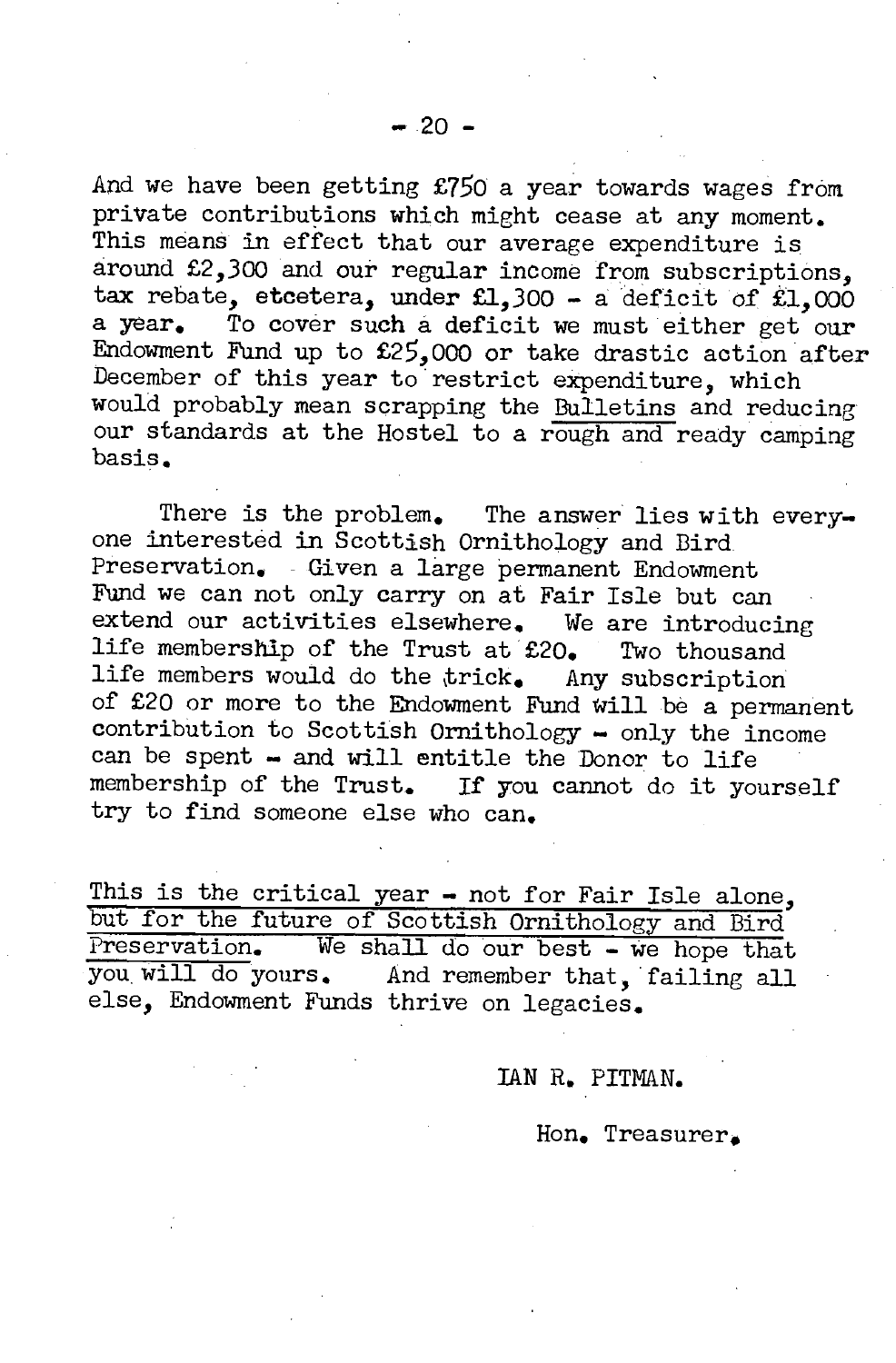# FAIR ISLE BIRD OBSERVATORY TRUST

# TRUST REVENUE ACCOUNT

For year ended 31st 'December. <sup>1954</sup>

#### RECEiPTS

| Βv       | SUBSCRIPTIONS &C.            | £           | 859 5 ₽  |                |           |  |
|----------|------------------------------|-------------|----------|----------------|-----------|--|
| -11      | Do. per Hostel Account       |             |          | 3 <sub>3</sub> |           |  |
| -11      | INCOME TAX RECOVERED         |             |          |                | 370 15 10 |  |
| ÷.       | RENT RECEIVED                |             | $10 - -$ |                |           |  |
| <b>H</b> | INTEREST on DEPOSIT RECEIPTS |             |          |                | 8 8 2     |  |
| m        | <b>SUNDRIES</b>              |             |          |                | .28       |  |
| n.       | DEFICIT for year             |             |          |                | 678 18 9  |  |
|          |                              | £1,930 13 6 |          |                |           |  |

PAYMENTS

| To           | <b>WAGES</b>                        | 1,079                |
|--------------|-------------------------------------|----------------------|
|              | Less: Private contributions         | 750                  |
|              |                                     | 329                  |
| n            | SUPPLIES                            | 6<br>228.12          |
| u            | RATES, TAXES, INSURANCE &c.         | 9<br>278             |
| 11           | LANTERN SLIDES &c.                  | 15.<br>8<br>TOL.     |
| Ħ            | BOOKS, STATIONERY &c.               | -11<br>422           |
|              | Do. per Hostel Account              | 11<br>4<br>21        |
| Ħ            | TRAVELLING EXPENSES                 | -8.<br>-15<br>124.   |
| 11           | SUBSCRIPTION per Hostel Account     |                      |
| $\mathbf{u}$ | EXPENSES of ADMINISTRATION          | 9 <sup>2</sup><br>88 |
| П            | LOSS on Hostel Account              | -8<br>335<br>4       |
|              |                                     | -6.<br>$$1,930$ 13   |
|              |                                     |                      |
|              | TRUST CAPITAL ACCOUNT               |                      |
| Βy           | SUM received from THE PILGRIM TRUST | 7,000                |
| 8            | LEGACY RECEIVED                     | 100                  |

£7.100 •

.<br>Anders and an only of the second contract of the second contract of the second contract of the second contract<br>An an operation of the second contract of the second contract of the second contract of the second contract o

100 . .. 7,000. £7,100 •

٠

 $\bullet$  $\bullet$ 

| the contract of the contract of the contract of |  |  |
|-------------------------------------------------|--|--|
|                                                 |  |  |
|                                                 |  |  |

To " Transferred to ENDOWMENT ACCOUNT SURPLUS for year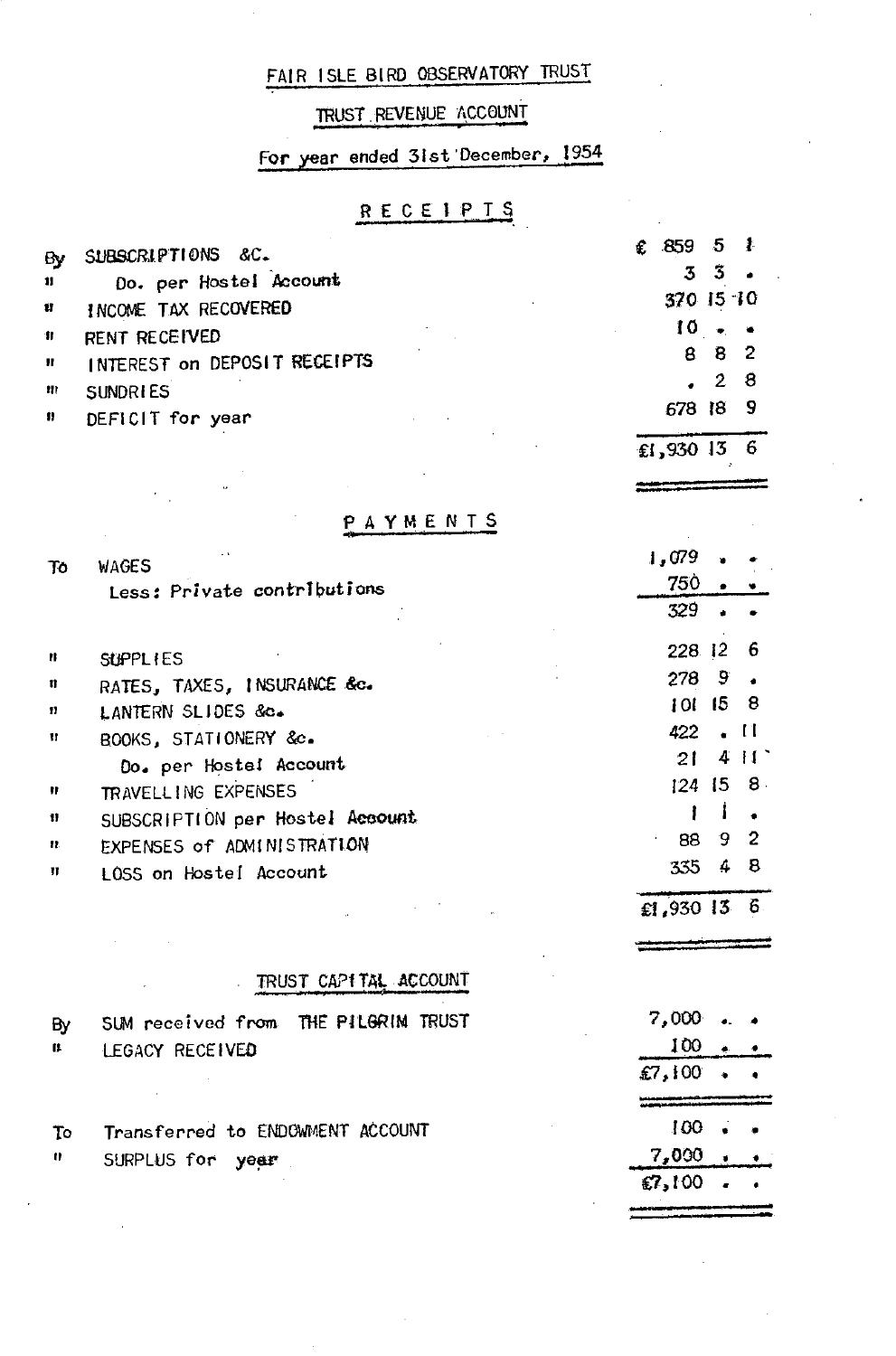#### FAIR 1SLE BIRD OBSERVATORY TRUST

#### BALANCE SHEET

As at 31st December, 1954

#### LI ABILITIES

J.

 $\sim$ 

 $\ddot{\phantom{1}}$ 

#### ASSETS

 $\epsilon_{\rm eff}$ 

 $\ddot{\phantom{a}}$ 

| BALANCE brought from      |                              | BUILDINGS, TRAPS &c.<br>as per last BALANCE |               |     |
|---------------------------|------------------------------|---------------------------------------------|---------------|-----|
| CAPITAL ACCOUNT           | $£7,000$ .                   | <b>SHEET</b>                                | € 350         |     |
| Add advance               |                              |                                             |               |     |
| written off               | 968 15                       | FURNITURE, FURNISHINGS &c.                  |               |     |
|                           | $£7,968$ 15 .                | at FAIR ISLE as per last                    | 600           |     |
|                           |                              | <b>BALANCE SHEET</b>                        |               |     |
| Less Deficit on           |                              | FURNITURE, FURNISHINGS &c.                  |               |     |
| Revenue Account as        |                              | at 17 India Street as per                   |               |     |
| at 31st.Dec.1953.         |                              | last BALANCE SHEET                          | 470.          |     |
| € 509 17 9                |                              | SCIENTIFIC EQUIPMENT &c.                    |               |     |
| Add                       |                              | as per last BALANCE                         |               |     |
| Deficit                   |                              | SHEET                                       | 196           |     |
| for $year_{678}$ 18 9     |                              | $1$ MVESTMENT $-$ £5,084.1.8.               |               |     |
|                           | $1,188$ 16 6                 | 3% Savings Bonds                            |               |     |
|                           | $$6,779$ 18<br>-6            | 1960/1970, at cost                          | 4,902 10      |     |
| SUMS advanced as per      |                              | CONSUMABLE STORES:                          |               |     |
| last BALANCE SHEET        |                              | Food Stuffs £10                             |               |     |
| $1,968$ 15.               |                              | Livestock<br>38                             |               |     |
| SUMS advanced             |                              | Fuel<br>IО                                  | 58            |     |
| written off and           |                              | CASH In BANK:                               |               |     |
| repaid $1,968.15$ .       |                              | Hostel Account<br>325 19                    |               |     |
|                           |                              | 4                                           |               |     |
| PRICE of HUTS, as         |                              | Trust Account 38 II<br>4                    | 364 10        | -8  |
| per last BALANCE          |                              | SUNDRY DEBTORS:                             |               |     |
| <b>SHEET</b>              | 5                            | J. & F. Anderson W.S.                       | 431 16        | - 7 |
| SUNDRY CREDITORS (Hostel) |                              |                                             |               |     |
| Groceries<br>€ 478.       |                              |                                             |               |     |
| Meat &c. 109 18<br>9      | 587 18<br>9                  |                                             |               |     |
|                           | $£7,372$ $ 7$ 3              |                                             | $£7,372$ 17 3 |     |
|                           |                              |                                             |               |     |
|                           | 13th APRIL, 1955.            | EXAMINED AND FOUND CORRECT                  |               |     |
| EDINBURGH.                |                              |                                             |               |     |
|                           | LINDSAY, JAMIESON & HALDANE, | C.A.                                        | AUDITORS.     |     |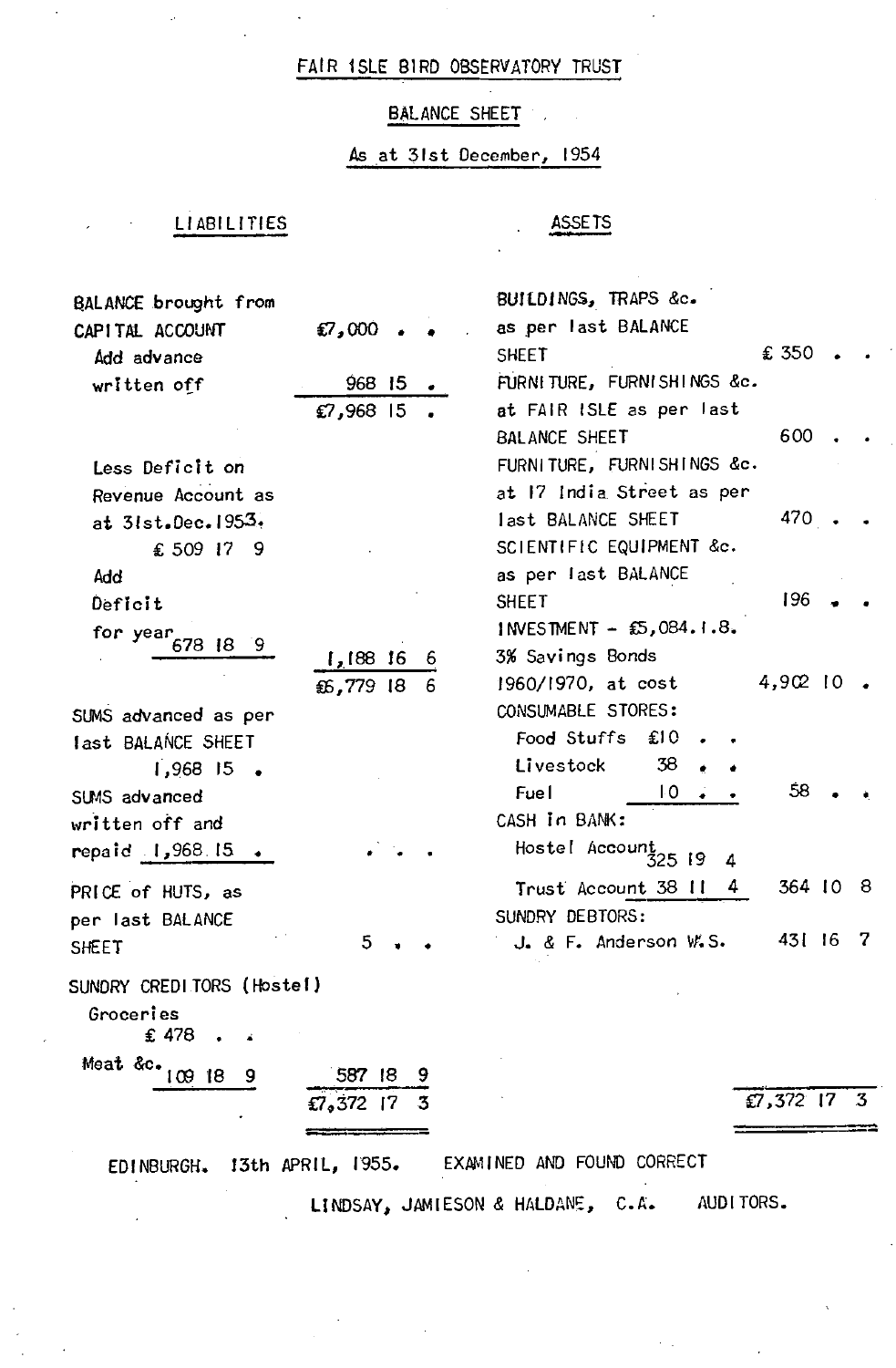### FAIR ISLE BIRD OBSERVATORY TRUST

#### HOSTEL REVENUE ACCOUNT

# For year ended 31st December, 1954

## RECEIPTS

| By<br>悔<br>11<br>n<br>n<br>n<br>11<br>11 | BOOKING FEES<br><b>BOARD</b><br>MANAGER for SUPPLIES<br>TELEPHONE BOX receipts<br>SALE OF CIGARETTES<br>MISCELLANEOUS RECEIPTS<br>STORES at 31st December, 1954<br>LOSS for year | £  | 55<br>34, ا<br>33<br>27<br>$\mathsf{I}4$<br>15<br>58<br>335<br>573, ا£ | 13<br>13 H<br>Ť.<br>5 <sup>1</sup><br>4<br>17 | 89<br>$\pm$<br>$10-5$<br>$\mathbf{I}$<br>8<br>7 |  |
|------------------------------------------|----------------------------------------------------------------------------------------------------------------------------------------------------------------------------------|----|------------------------------------------------------------------------|-----------------------------------------------|-------------------------------------------------|--|
|                                          | P A Y M E N T S                                                                                                                                                                  |    |                                                                        |                                               |                                                 |  |
| To                                       | STORES at 31st December, 1953                                                                                                                                                    | £. | 58                                                                     |                                               |                                                 |  |
| $\mathbf{u}$                             | FOOD STUFFS &c.                                                                                                                                                                  |    | 837                                                                    | 4                                             | -3                                              |  |
| 11                                       | HEATING, LIGHTING, CLEANING &c.                                                                                                                                                  |    | 131                                                                    | 11                                            | 9                                               |  |
| n                                        | FREIGHT, TRANSPORT &c.                                                                                                                                                           |    | Б                                                                      | $15 -$                                        | 4                                               |  |
| π                                        | WAGES &c.                                                                                                                                                                        |    | 368                                                                    | 18                                            | 2                                               |  |
| n                                        | REPAIRS, RENEWALS &c.                                                                                                                                                            |    | 126                                                                    |                                               | 9 <sub>3</sub>                                  |  |
| Ħ                                        | TELEPHONE less outstanding at 31/12/53                                                                                                                                           |    | 24                                                                     |                                               | 9 11                                            |  |
| 11                                       | LOSS on Exchange on U.S.A. Board                                                                                                                                                 |    | 14                                                                     |                                               | 5 <sup>2</sup>                                  |  |
|                                          |                                                                                                                                                                                  |    |                                                                        | 3                                             |                                                 |  |

*,£-11573* (7 7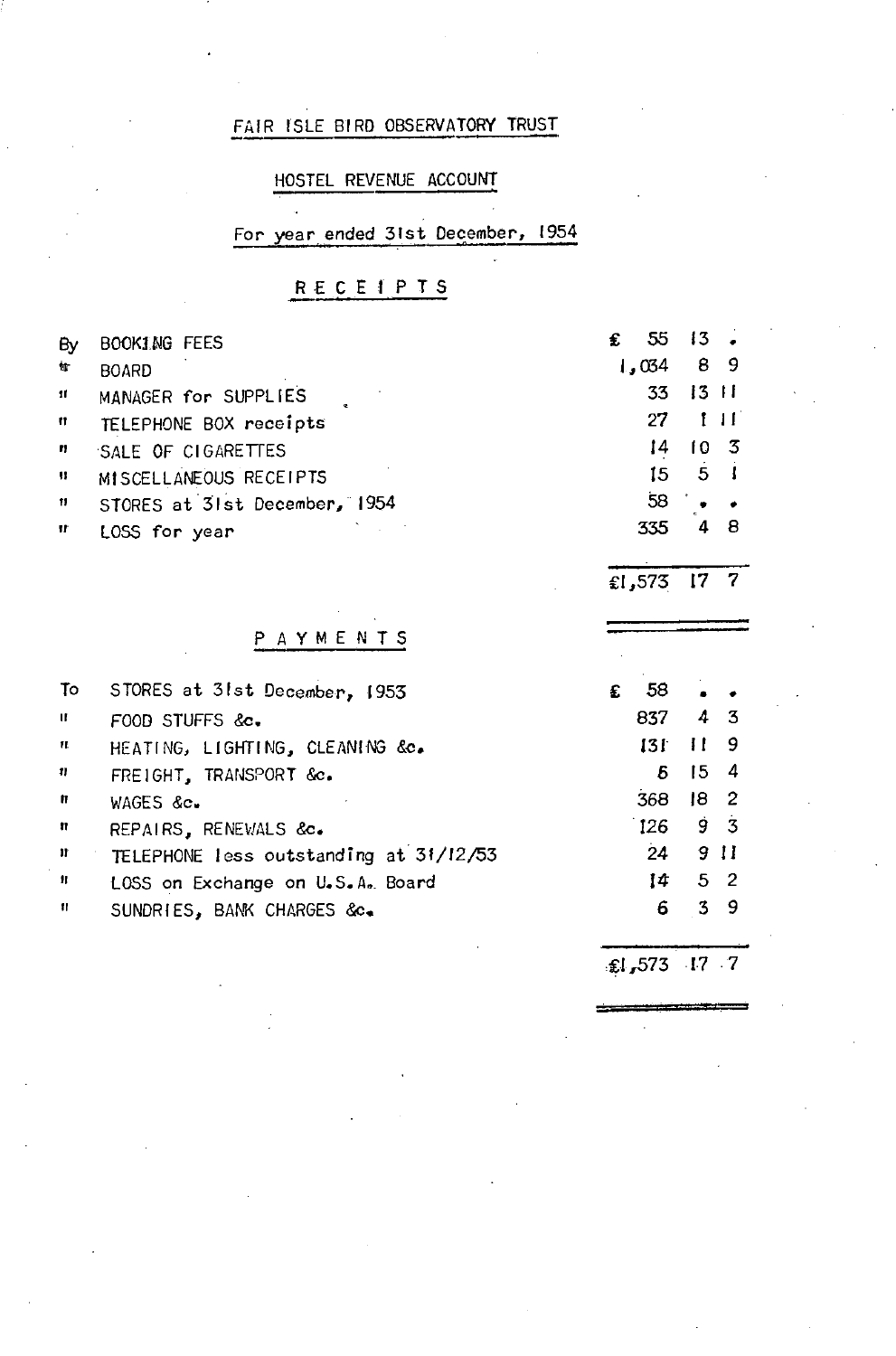### FAIR ISLE BIRD OBSERVATORY

The Work of the Observatory.—The purpose of the Bird Observatory is to provide facilities for visitors to carry out scientific research on the island, not only in the sphere of ornithology, but in every aspect of Natural History. Work will be mainly concentrated however on ornithology under the supervision of the Director.

The Hostel.—The Hostel has accommodation for ten observers. It is sited at the North Haven, the main landing-place, and consists of a group of well-constructed timber buildings formerly occupied by the Royal Navy.

Terms.-Full board, including service, is SEVEN GUINEAS PER HEAD PER WEEK. Reduced terms are available for parties of students from schools and universities. These terms include use of bicycles, bird-rings, and other Bird Observatory equipment, but do not include hire of motor transport or small boats whilst staying on the island.

Catering.—Breakfast is served at 9 a.m., lunch at 1 p.m., and supper at  $6.30$  p.m. Facilities for early morning and late evening refreshments are provided in the hostel sitting-room.

Applications.—Priority in bookings will be given to "Friends of Fair Isle." and to *bona fide* naturalists prepared to take part in the scientific investigations of the station under the leadership of the Director, and to help with such other duties as may be necessary from time to time in connection with the station or hostel. Anyone else wishing to visit the island will be made welcome, provided room is available. Those who are not keen ornithologists are asked to book for the summer months-June, July, and August-so that more accommodation will be available in the Spring and Autumn for students of bird migration. Application should be made as follows  $:$ ---

#### (1) If made between 1st April and 31st October.

To the Director, Fair Isle Bird Observatory, by Lerwick, Shetland. Telegraphic address: "Migrant, Fairisle." Shetland. Telegraphic address: Telephone; Fair Isle 8.

#### (2) If made between 1st November and 31st March. To the Director, Fair Isle Bird Observatory Trust, 17 India Street, Edinburgh. Telephone; Edinburgh CENtral 4532.

Prospectus.-Giving details of transport to and from Fair Isle, and other information, will be sent on application.

Publications.-The Trust publishes an *Annual Report* which is sent to all subscribers. *Bulletins* are also published at regular intervals and are obtainable free by subscribers who indicate their wish to have them.